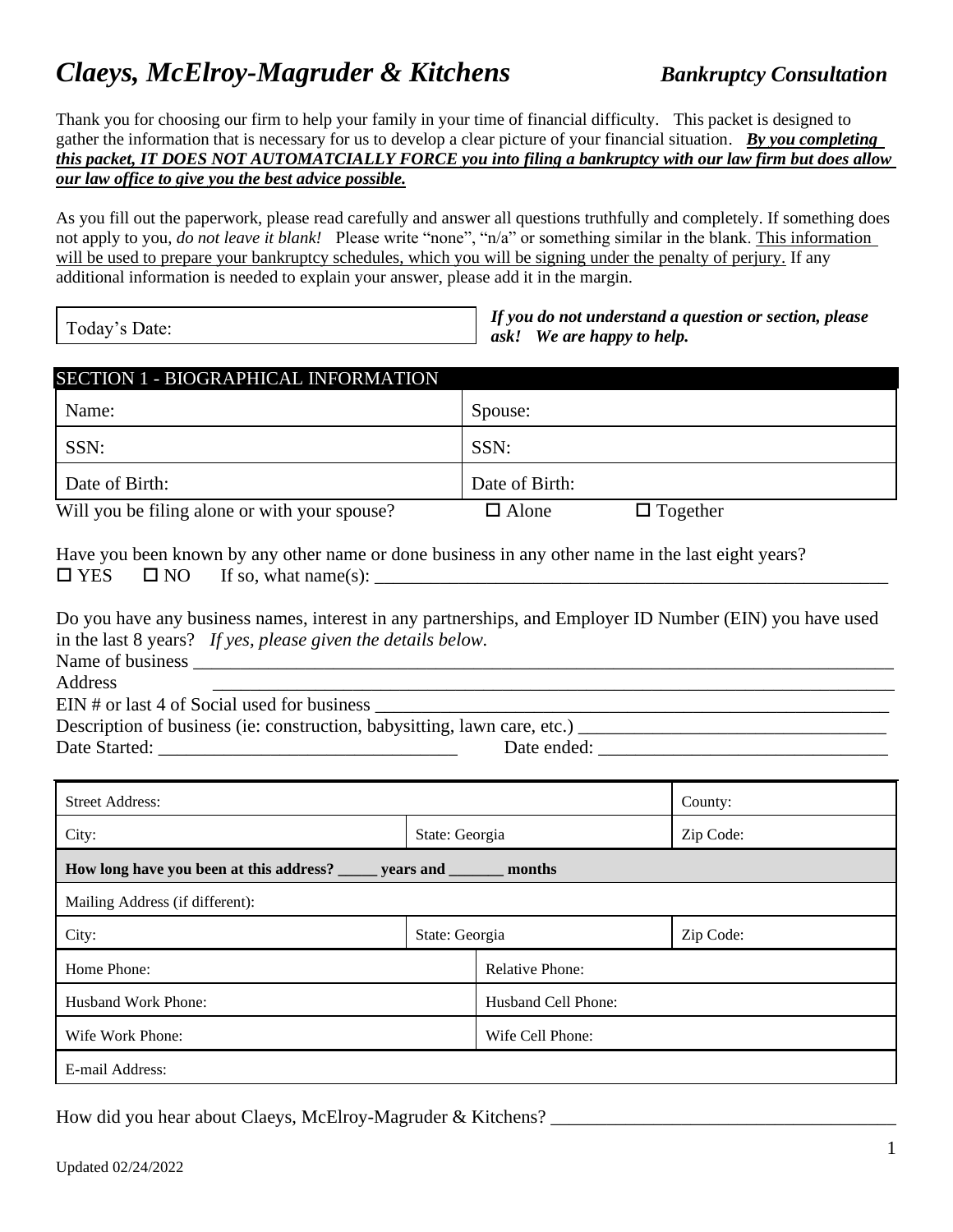| Are there any bankruptcy cases currently filed by a spouse who is not filing with you? $\square$ YES | $\square$ NO |
|------------------------------------------------------------------------------------------------------|--------------|
| If yes, need case number, date of filing, and county filed:                                          |              |

\_\_\_\_\_\_\_\_\_\_\_\_\_\_\_\_\_\_\_\_\_\_\_\_\_\_\_\_\_\_\_\_\_\_\_\_\_\_\_\_\_\_\_\_\_\_\_\_\_\_\_\_\_\_\_\_\_\_\_\_\_\_\_\_\_\_\_\_\_\_\_\_\_\_\_\_\_\_\_\_\_\_\_\_\_\_\_\_\_\_

List any *NON-FILING HOUSEHOLD MEMBERS*, their age, their income (if any) and source.

| <b>Name</b> | Age | <b>Amount of income</b> | <b>Source</b> |
|-------------|-----|-------------------------|---------------|
|             |     |                         |               |
|             |     | N.D                     |               |
|             |     | мF                      |               |
|             |     | N.D                     |               |

\_\_\_\_\_\_\_\_\_\_\_\_\_\_\_\_\_\_\_\_\_\_\_\_\_\_\_\_\_\_\_\_\_\_\_\_\_\_\_\_\_\_\_\_\_\_\_\_\_\_\_\_\_\_\_\_\_\_\_\_\_\_\_\_\_\_\_\_\_\_\_\_\_\_\_\_\_\_\_\_\_\_\_\_\_\_\_\_\_\_

What is your marital status? Single DMarried Divorced DSeparated If divorced, in what year and county/state?

Household size for Schedule I: \_\_\_\_\_\_ Household size for Means Test: \_\_\_\_\_\_

The underaged children listed above, do they live with you on an everyday basis, joint custody basis, or other:

| If separated, please advise for how long?<br>If married, please advise for how long?                |               |                               |                            |
|-----------------------------------------------------------------------------------------------------|---------------|-------------------------------|----------------------------|
| Have you completed all required tax filings?<br>stop and see a CMMK staff member before continuing. | $\square$ YES | $\Box$ NO                     | If you answered no, please |
| Which Taxes & Which years are NOT filed?                                                            |               | <b>Reason for NOT filing:</b> |                            |

| Which Taxes & Which years are NOT filed? | <b>Reason for NOT filing:</b> |
|------------------------------------------|-------------------------------|
|                                          |                               |
|                                          |                               |
|                                          |                               |

| Please give us your <b>ADJUSTED GROSS INCOME</b> from working or the operation of a business.<br><b>***</b> This can be found on your federal tax return. |                   |                    |        |
|-----------------------------------------------------------------------------------------------------------------------------------------------------------|-------------------|--------------------|--------|
| Last year $\frac{1}{2}$                                                                                                                                   |                   | The year before \$ |        |
| Est YTD \$                                                                                                                                                | (husband) Est YTD |                    | (wife) |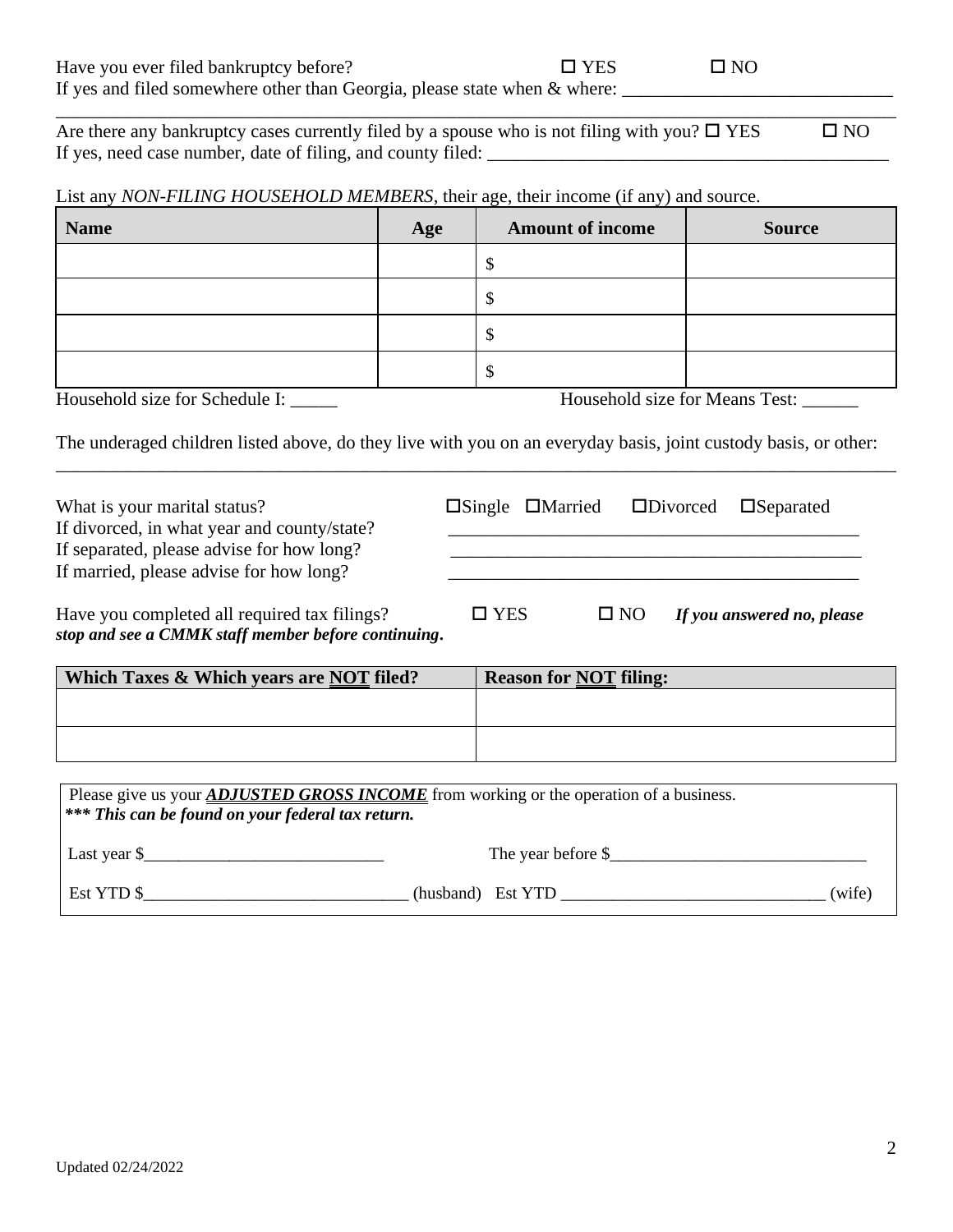#### SECTION 2 - DISCLOSURES

We are required by law to disclose certain information to you before you file bankruptcy. Please read the following two disclosures and sign after each one. Your attorney thinks this is a huge waste of paper, but here it is.

#### NOTICE AS REQUIRED BY 11 U.S.C. 527(b).

IMPORTANT INFORMATION ABOUT BANKRUPTCY ASSISTANCE SERVICES FROM AN ATTORNEY OR BANKRUPTCY PETITION PREPARER.

If you decide to seek bankruptcy relief, you can represent yourself, you can hire an attorney to represent you, or you can get help in some localities from a bankruptcy petition preparer who is not an attorney. THE LAW REQUIRES AN ATTORNEY OR BANKRUPTCY PETITION PREPARER TO GIVE YOU A WRITTEN CONTRACT SPECIFYING WHAT THE ATTORNEY OR BANKRUPTCY PETITION PREPARER WILL DO FOR YOU AND HOW MUCH IT WILL COST. Ask to see the contract before you hire anyone.

The following information helps you understand what must be done in a routine bankruptcy case to help you evaluate how much service you need. Although bankruptcy can be complex, many cases are routine.

Before filing a bankruptcy case, either you or your attorney should analyze your eligibility for different forms of debt relief available under the Bankruptcy Code and which for of debt relief is most likely to be beneficial for you. Be sure you understand the relief you can obtain and its limitations. To file a bankruptcy case, documents called a Petition, Schedules, and Statement of Financial Affairs, as well as in some cases a Statement of Intention, need to be prepared correctly and filed with the bankruptcy court. Once your case starts, you will have to attend the required first meeting of creditors where you may be questioned by a court official called a "trustee" and by creditors.

If you choose to file a chapter 7 case, you may be asked by a creditor to reaffirm a debt. You may want help deciding whether to do so. A creditor is not permitted to coerce you into reaffirming your debts. If you choose to file a chapter 13 case in which you repay your creditors whatever you can afford over three to five years, you may also want help in preparing your chapter 13 plan and with the confirmation hearing on your plan which will be before a bankruptcy judge.

If you select another form of relief under the Bankruptcy Code other than chapter 7 or chapter 13 you will want to find out what should be done from someone familiar with that type of relief.

Your bankruptcy case may also involve litigation. You are generally permitted to represent yourself in litigation in bankruptcy court, but only attorneys, not bankruptcy petition preparers, can give you legal advice.

| Date:      |  |
|------------|--|
|            |  |
| Signature: |  |
|            |  |
| Signature: |  |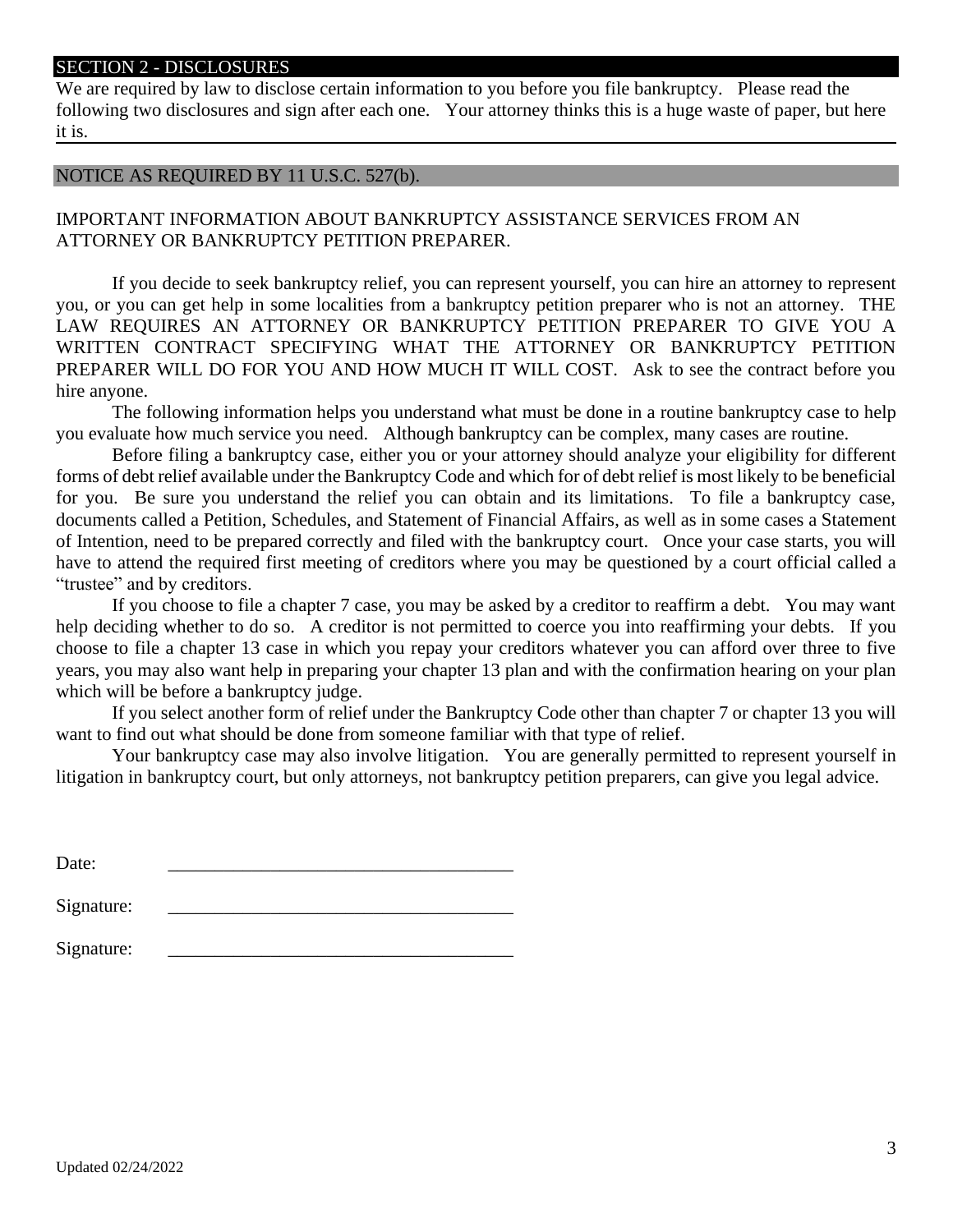# NOTICE AS REQUIRED BY 11 U.S.C. 527(a) AND (c).

1. You are required under the Bankruptcy Code to disclose all your assets and liabilities. You are also required to tender to the court and/or trustee your most recent tax return and 60 days' worth of payment vouchers. All information provided in connection with your bankruptcy must be truthful and accurately disclosed. The information must also be complete. You are required to answer a list of questions known as the Statement of Financial Affairs, which seeks information regarding current and past assets and transactions.

2. All assets and liabilities are required to be completely disclosed in documents filed to commence the case, and the replacement value of each asset as defined in 11 U.S.C. 506 must be stated in those documents where requested after reasonable inquiry to establish the value. You are invited to read the Bankruptcy Code for more information. I refer you to 11 U.S.C. 707(b)(2) for specifics regarding these calculations. Of note, you must use retail value and not private party value.

3. You must disclose currently monthly income, the amounts specified in section 707(b)(2), and, in a case under chapter 13 of this title, disposable income (determined in accordance with section 707(b)(2)), are required to be stated after reasonable inquiry.

4. Information that an assisted person (that is you) provides during their case may be audited pursuant to this title. Failure to provide such information may result in dismissal of the case under this title or other sanction, including criminal sanction. *Translation into real people speak: "DO NOT FIB!"*

5. To determine your list of creditors, you need to know everyone to which you owe money and how much you owe them. Don't forget debts which you dispute and debts on which you a co-signer/co-debtor.

6. You determine what property is exempt by looking at the state exemption laws of Georgia. If you have recently moved to Georgia, you must use the laws of the state in which you lived a majority of the past 180 days.

7. 11 U.S.C. 506 explains that you value property according to the replacement value on the date of filing. Replacement value is the price a retail merchant would charge for your stuff. This section also allows the creditors to commit financial rape (my term and not the code's). Your creditors will throw this section around in support of their collection of various fees and expenses. I don't let them get away with it!

Date: \_\_\_\_\_\_\_\_\_\_\_\_\_\_\_\_\_\_\_\_\_\_\_\_\_\_\_\_\_\_\_\_\_\_\_\_\_

Signature:

Signature: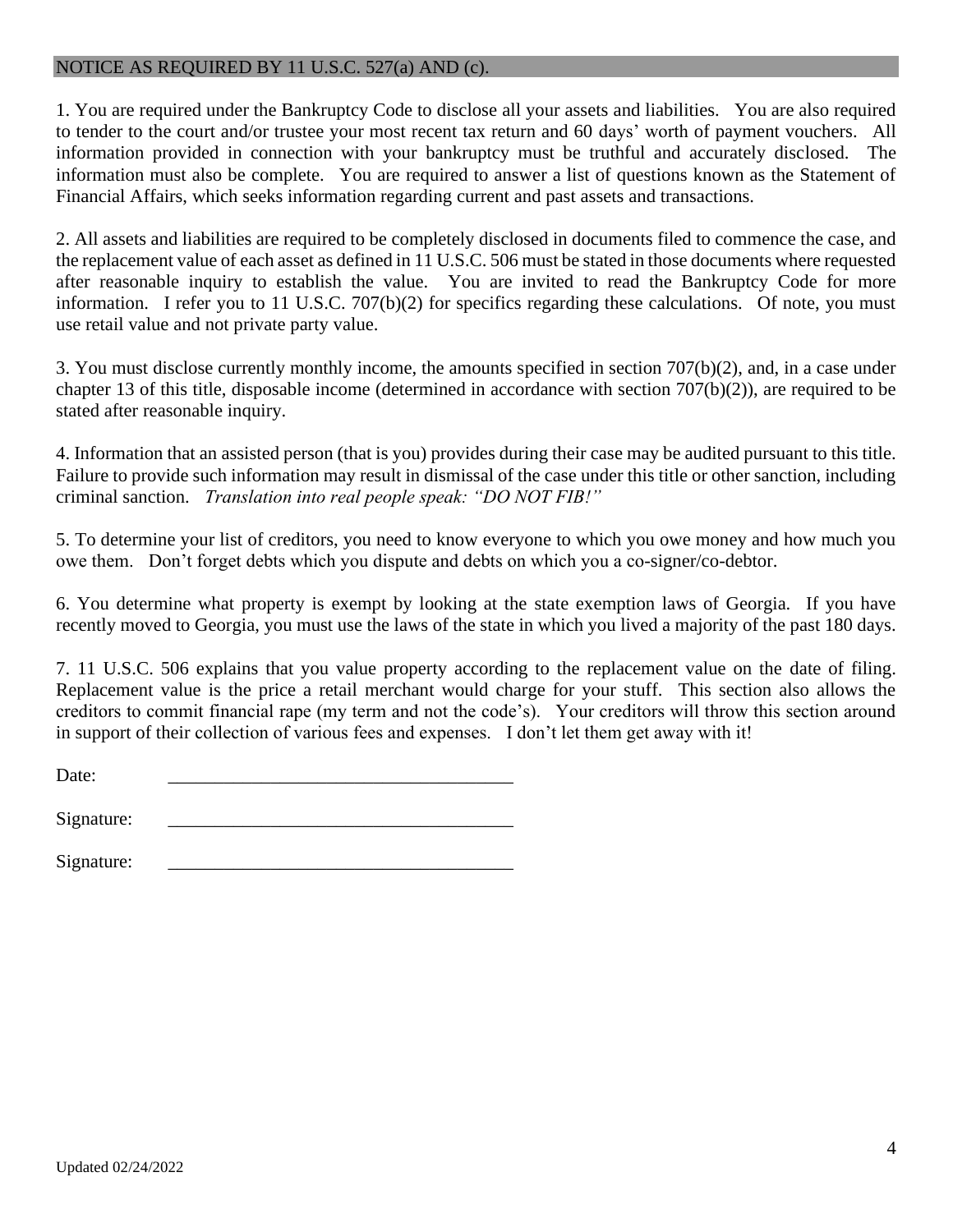Do you Rent your Residence?  $\Box$  YES  $\Box$  NO If yes, has your landlord obtained an eviction judgment against you and do you want to stay in your residence  $\Box$  YES  $\Box$  NO *(See attached Official Form 101A – Initial Statement About an Eviction Judgment Against You.)*

| What is your landlords name and address?                                                                                                                                                                                               |               |              |
|----------------------------------------------------------------------------------------------------------------------------------------------------------------------------------------------------------------------------------------|---------------|--------------|
| Do you have a contract with the person you listed above as your landlord?<br>If yes, Is the contract written or verbal?                                                                                                                | $\square$ YES | $\square$ NO |
| Do you have anything that is "paid for"? $\square$ YES<br>$\square$ NO<br>*** NOTE: "paid for" means you can touch the title or deed and bring to the law office. ***<br>If yes, What (example: Vehicle, home. Property, etc.) _______ |               |              |

\_\_\_\_\_\_\_\_\_\_\_\_\_\_\_\_\_\_\_\_\_\_\_\_\_\_\_\_\_\_\_\_\_\_\_\_\_\_\_\_\_\_\_\_\_\_\_\_\_\_\_\_\_\_\_\_\_\_\_\_\_\_\_\_\_\_\_\_\_\_\_\_\_\_\_\_\_\_\_\_\_\_\_\_\_\_\_\_\_\_ \_\_\_\_\_\_\_\_\_\_\_\_\_\_\_\_\_\_\_\_\_\_\_\_\_\_\_\_\_\_\_\_\_\_\_\_\_\_\_\_\_\_\_\_\_\_\_\_\_\_\_\_\_\_\_\_\_\_\_\_\_\_\_\_\_\_\_\_\_\_\_\_\_\_\_\_\_\_\_\_\_\_\_\_\_\_\_\_\_\_

| Have you lived at another address in the past three years? $\Box$ YES | $\square$ NO | Please list address and dates. |
|-----------------------------------------------------------------------|--------------|--------------------------------|
| <b>Address:</b>                                                       | Dates:       |                                |
|                                                                       |              |                                |
|                                                                       |              |                                |
|                                                                       |              |                                |
|                                                                       |              |                                |
|                                                                       |              |                                |

Within the last 8 years, have you lived in a community property state or territory? *(Community Property states and territories include Arizona, California, Idaho, Louisiana, Nevada, New Mexico, Puerto Rico, Texas,*   $W$ ashington, and Wisconsin)  $\Box$  YES

| <i>Washington, and Wisconsin)</i> $\Box$ IES | LI INU | Prease itst address and dates. |
|----------------------------------------------|--------|--------------------------------|
| <b>Address:</b>                              |        | Dates:                         |
|                                              |        |                                |
|                                              |        |                                |
|                                              |        |                                |
|                                              |        |                                |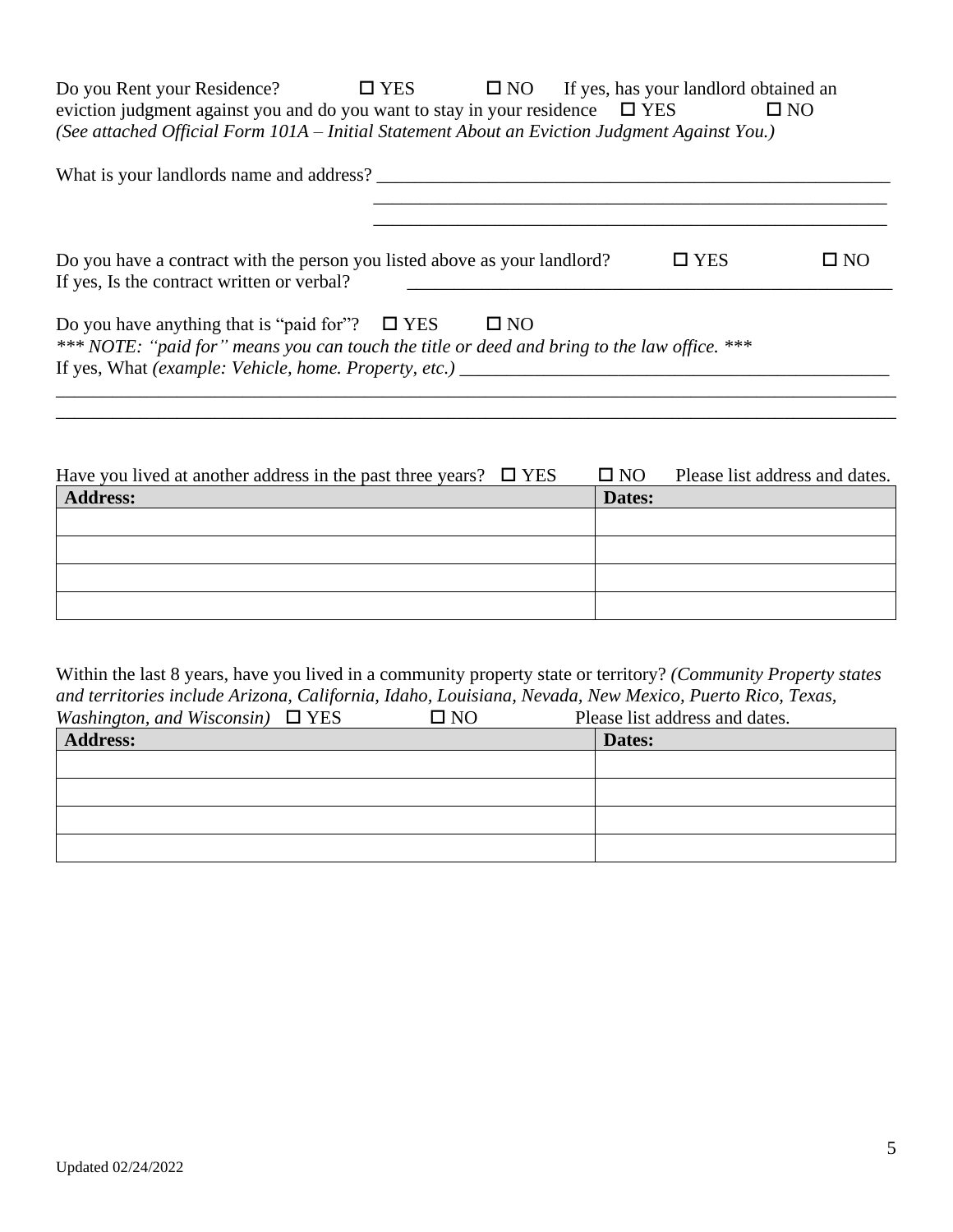#### SECTION 3 - ASSETS

As stated in the disclosures, you must give a true and accurate listing of all the things you own. This list is provided to the court with your initial filing. If you do not own something that is listed, please fill in the blank with "none" or "n/a." *If you need additional space, to provide more helpful information for our law office to see your bigger financial picture,* 

# *please feel free to us additional paper. PLEASE DO NOT LEAVE ANYTHING BLANK***.**

#### SECTION 3a - REAL PROPERTY

Please list any real property (land) owned. *Do not forget to list any rental property, property that you have inherited and/or property on which you owe no money.* If you own only a portion of a property, you must list it also. The court will do a property search that includes the entire United States, so *DO NOT* omit anything.

 $\Box$  **IDO NOT** own a home, a mobile home nor raw land to where my name is attached.

#### **RAW LAND**

Please list below any land that is empty or undeveloped *(example: there is no house or other building on it).* If the land is developed, please fill out the section after this one.

| ADDRESS/LOCATION:                                                                               |                                                                                             |
|-------------------------------------------------------------------------------------------------|---------------------------------------------------------------------------------------------|
| TAX VALUE: \$                                                                                   | <b>APPRAISED VALUE: \$</b>                                                                  |
| LEINHOLDER:                                                                                     | AMOUNT OWED: \$                                                                             |
| DO YOU WANT TO KEEP? □ YES □ NO                                                                 | STAFF USE: DIRECT PAY? $\Box$ YES $\Box$ NO                                                 |
| WHO HAS AN INTEREST IN THIS PROPERTY:<br>$\Box$ At Least One Debtor and Joint with someone else | $\Box$ Wife Only $\Box$ Both Debtors Only<br>$\Box$ Husband Only<br>Joint with:<br>Address: |

### LAND FINANCED WITH HOUSE *(EXAMPLE: YOUR HOME)* \*\*\**NOT MOBILE HOMES*\*\*\*

Please give the following details land that is financed with a house, as well as details on the house.

| ADDRESS/LOCATION:                                                                                           |                                                                                 |
|-------------------------------------------------------------------------------------------------------------|---------------------------------------------------------------------------------|
| TAX VALUE: \$                                                                                               | <b>APPRAISED VALUE: \$</b>                                                      |
| YEAR PURCHASED:                                                                                             | <b>AMOUNT PAID: \$</b>                                                          |
| <b>FIRST MORTGAGE:</b><br>NAME:                                                                             | <b>AMOUNT OWED:</b><br>$\sim$<br><b>AMOUNT BEHIND:</b>                          |
| <b>SECOND MORTGAGE:</b><br>NAME:                                                                            | <b>AMOUNT OWED:</b><br><b>AMOUNT BEHIND:</b><br>$\mathcal{S}$                   |
| DO YOU WANT TO KEEP? $\Box$ YES $\Box$ NO                                                                   | STAFF USE: DIRECT PAY? $\Box$ YES $\Box$ NO                                     |
| WHO HAS AN INTEREST IN THIS PROPERTY:<br>$\Box$ At Least One Debtor and Joint with someone else<br>Address: | $\Box$ Husband Only<br>$\Box$ Wife Only $\Box$ Both Debtors Only<br>Joint with: |

\_\_\_\_\_\_\_\_\_\_\_\_\_\_\_\_\_\_\_\_\_\_\_\_\_\_\_\_\_\_\_\_\_\_\_\_\_\_\_\_\_\_\_\_\_\_\_\_\_\_\_\_\_\_\_\_\_\_\_\_\_\_\_\_\_\_\_\_\_\_\_\_\_\_\_\_\_\_\_\_\_\_\_\_\_\_\_\_\_\_\_\_\_\_\_\_\_\_ \_\_\_\_\_\_\_\_\_\_\_\_\_\_\_\_\_\_\_\_\_\_\_\_\_\_\_\_\_\_\_\_\_\_\_\_\_\_\_\_\_\_\_\_\_\_\_\_\_\_\_\_\_\_\_\_\_\_\_\_\_\_\_\_\_\_\_\_\_\_\_\_\_\_\_\_\_\_\_\_\_\_\_\_\_\_\_\_\_\_\_\_\_\_\_\_\_\_

Please list any additional land and/or homes that you own: \_\_\_\_\_\_\_\_\_\_\_\_\_\_\_\_\_\_\_\_\_\_\_\_\_\_\_\_\_\_\_\_\_\_\_\_\_\_\_\_\_\_\_\_\_\_\_\_\_\_\_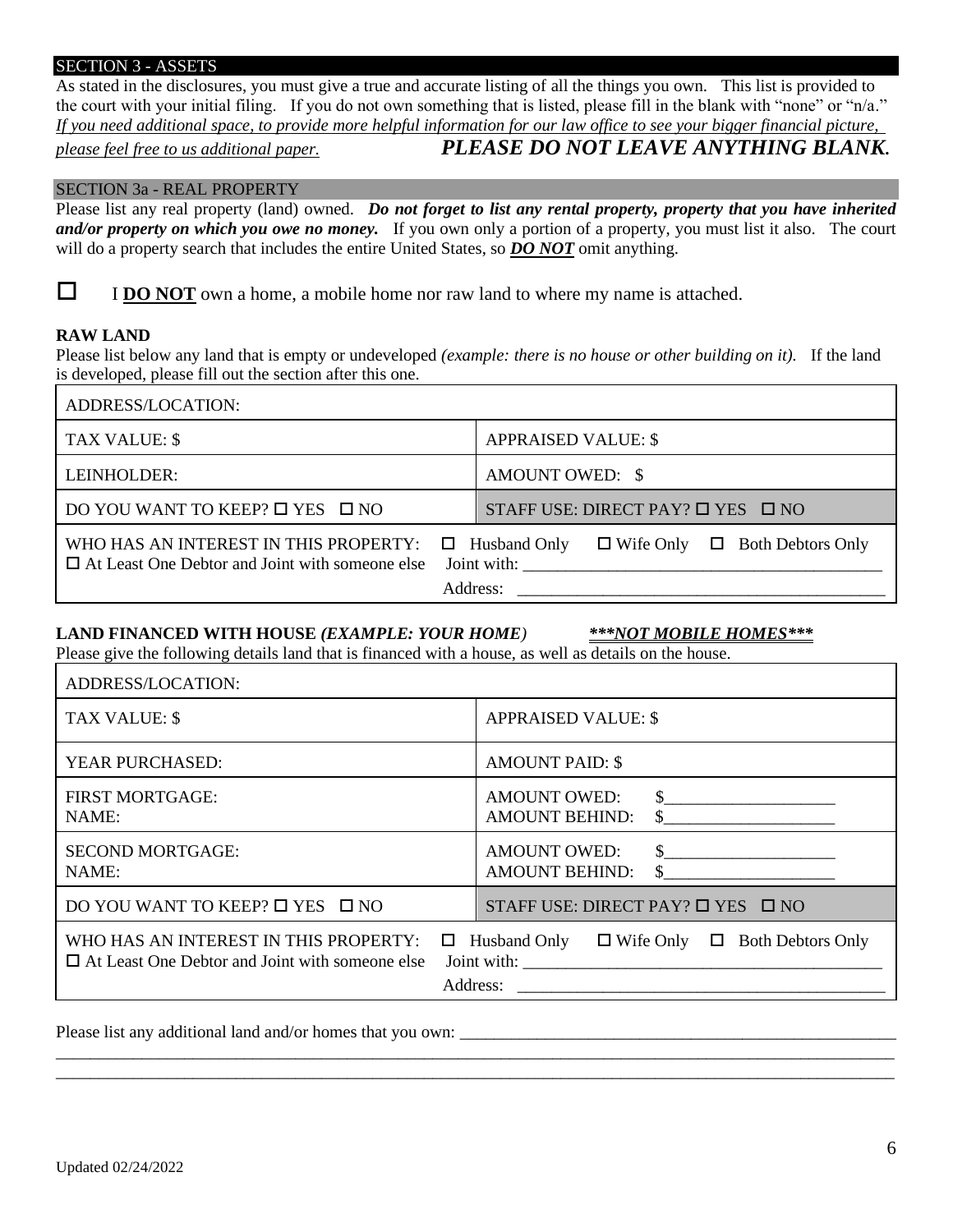# SECTION 3b – MOBILE HOMES

Please list the make and model of any mobile homes in your name, whether you live in them or not.

| LOCATION/ADDRESS:                                                                                                                                                                                                                                                                                                        |                                                               |  |  |
|--------------------------------------------------------------------------------------------------------------------------------------------------------------------------------------------------------------------------------------------------------------------------------------------------------------------------|---------------------------------------------------------------|--|--|
| YEAR:                                                                                                                                                                                                                                                                                                                    | MAKE:                                                         |  |  |
| TAX VALUE: \$                                                                                                                                                                                                                                                                                                            | <b>ACTUAL VALUE: \$</b>                                       |  |  |
| LIENHOLDER:                                                                                                                                                                                                                                                                                                              | AMOUNT OWED: \$<br>AMOUNT BEHIND: \$                          |  |  |
| DO YOU WANT TO KEEP? □ YES □ NO                                                                                                                                                                                                                                                                                          | STAFF USE: DIRECT PAY? $\Box$ YES $\Box$ NO                   |  |  |
| Does it sit on land that is: $\square$ Rented $\square$ Owned by you $\square$ Owned by someone else                                                                                                                                                                                                                     |                                                               |  |  |
| Is the mobile home financed: $\square$ Alone $\square$ With land                                                                                                                                                                                                                                                         |                                                               |  |  |
| WHO HAS AN INTEREST IN THIS PROPERTY:<br>$\Box$ At Least One Debtor and Joint with someone else                                                                                                                                                                                                                          | $\Box$ Husband Only $\Box$ Wife Only $\Box$ Both Debtors Only |  |  |
|                                                                                                                                                                                                                                                                                                                          |                                                               |  |  |
| LOCATION/ADDRESS:                                                                                                                                                                                                                                                                                                        |                                                               |  |  |
| YEAR:<br>MAKE:                                                                                                                                                                                                                                                                                                           |                                                               |  |  |
| TAX VALUE: \$                                                                                                                                                                                                                                                                                                            | <b>ACTUAL VALUE: \$</b>                                       |  |  |
| AMOUNT OWED: \$<br>LIENHOLDER:<br><b>AMOUNT BEHIND: \$</b>                                                                                                                                                                                                                                                               |                                                               |  |  |
| DO YOU WANT TO KEEP? □ YES □ NO<br>STAFF USE: DIRECT PAY? $\Box$ YES $\Box$ NO                                                                                                                                                                                                                                           |                                                               |  |  |
| Does it sit on land that is: $\square$ Rented $\square$ Owned by you $\square$ Owned by someone else                                                                                                                                                                                                                     |                                                               |  |  |
| Is the mobile home financed: $\square$ Alone $\square$ With land                                                                                                                                                                                                                                                         |                                                               |  |  |
| WHO HAS AN INTEREST IN THIS PROPERTY:<br>$\Box$ Husband Only<br>$\Box$ Wife Only $\Box$ Both Debtors Only<br>$\Box$ At Least One Debtor and Joint with someone else<br>Joint with:<br><u> Antonio de Antonio de Antonio de Antonio de Antonio de Antonio de Antonio de Antonio de Antonio de Antonio de </u><br>Address: |                                                               |  |  |
| SECTION 3c - CEMETERY PLOTS AND TIME SHARES                                                                                                                                                                                                                                                                              |                                                               |  |  |
| Do you own any cemetery plots? $\square$ YES                                                                                                                                                                                                                                                                             |                                                               |  |  |
| ப<br>I <b>DO NOT</b> own a cemetery plot to where my name is attached.                                                                                                                                                                                                                                                   |                                                               |  |  |
| $\square$ NO<br>Do you have any Timeshares? $\square$ YES                                                                                                                                                                                                                                                                | If yes, please list location and name of lienholder and       |  |  |

\_\_\_\_\_\_\_\_\_\_\_\_\_\_\_\_\_\_\_\_\_\_\_\_\_\_\_\_\_\_\_\_\_\_\_\_\_\_\_\_\_\_\_\_\_\_\_\_\_\_\_\_\_\_\_\_\_\_\_\_\_\_\_\_\_\_\_\_\_\_\_\_\_\_\_\_\_\_\_\_\_\_\_\_\_\_\_\_\_\_\_\_\_\_\_\_\_\_ \_\_\_\_\_\_\_\_\_\_\_\_\_\_\_\_\_\_\_\_\_\_\_\_\_\_\_\_\_\_\_\_\_\_\_\_\_\_\_\_\_\_\_\_\_\_\_\_\_\_\_\_\_\_\_\_\_\_\_\_\_\_\_\_\_\_\_\_\_\_\_\_\_\_\_\_\_\_\_\_\_\_\_\_\_\_\_\_\_\_\_\_\_\_\_\_\_\_

**I DO NOT** own a timeshare to where my name is attached.

maintenance. \_\_\_\_\_\_\_\_\_\_\_\_\_\_\_\_\_\_\_\_\_\_\_\_\_\_\_\_\_\_\_\_\_\_\_\_\_\_\_\_\_\_\_\_\_\_\_\_\_\_\_\_\_\_\_\_\_\_\_\_\_\_\_\_\_\_\_\_\_\_\_\_\_\_\_\_\_\_\_\_\_\_\_\_\_\_\_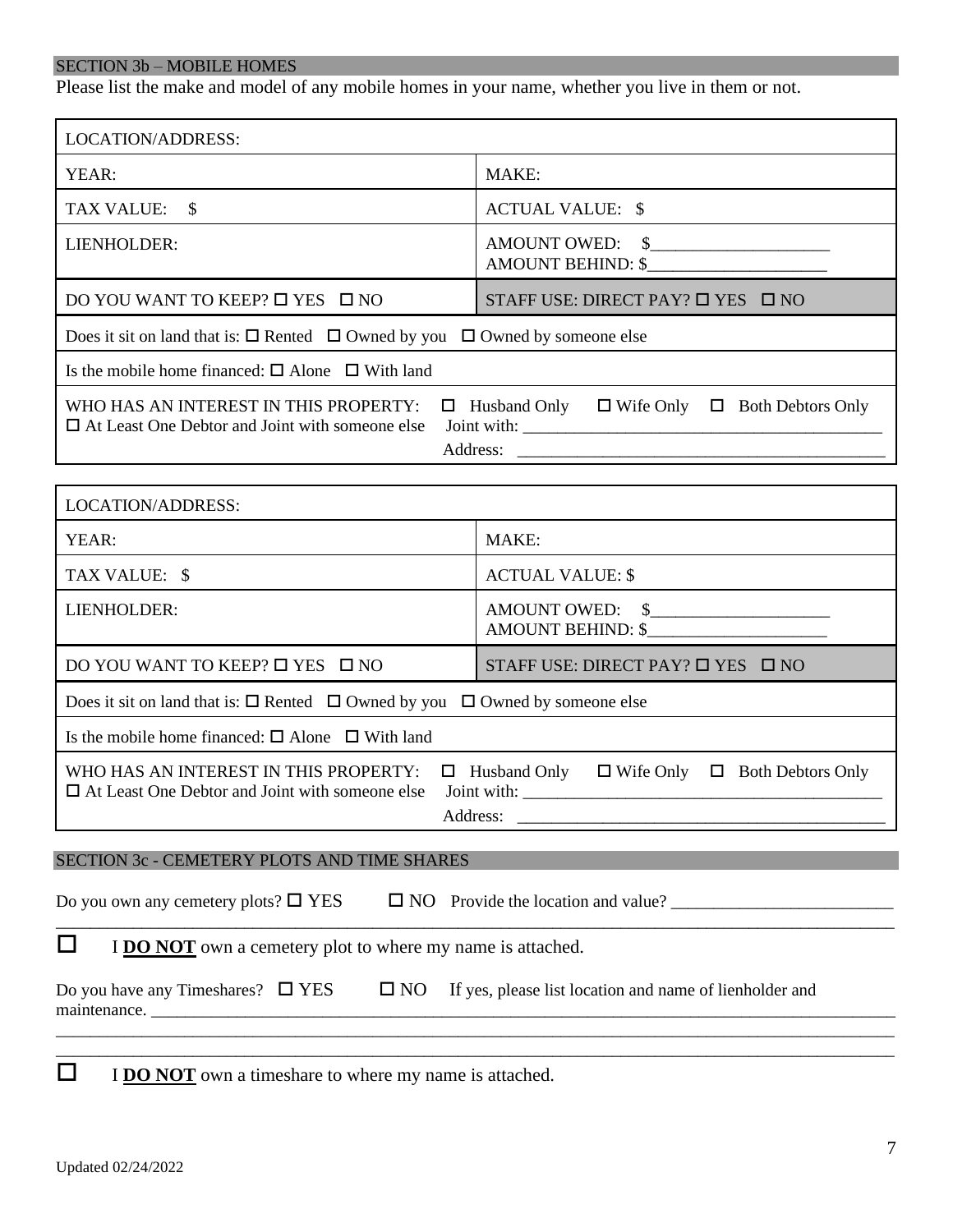#### SECTION 3d – AUTOMOBILES (car, truck, tractors, sport utilities, motorcycles)

Please list any automobile that is in your name even if it is not in your possession *(Example: a vehicle you have co-signed for or a vehicle that someone else is driving but the title is in your name).* List any vehicles that are paid off or that do not run. For the value, please list what you think you could sell the vehicle for. **You don't have to sell anything, but we do have to know the value.** We will look up the book value. For Lienholder, list the company that you owe for the car or the company that has the title.

**I DO NOT** own a car, truck, tractor, sport utility vehicle nor motorcycle to where my name is attached.

#### **AUTOMOBILE 1** DO YOU WANT TO KEEP?  $\Box$  YES  $\Box$  NO

| YEAR:                                                                                                                                                     | MAKE:                                                                                   | <b>MODEL:</b>                         |                                                                                                                                                 |
|-----------------------------------------------------------------------------------------------------------------------------------------------------------|-----------------------------------------------------------------------------------------|---------------------------------------|-------------------------------------------------------------------------------------------------------------------------------------------------|
| VALUE:                                                                                                                                                    | <b>BOOK VALUE:</b>                                                                      | <b>MILEAGE:</b>                       |                                                                                                                                                 |
|                                                                                                                                                           | CONDITION: $\Box$ Excellent $\Box$ Good $\Box$ Fair $\Box$ Poor $\Box$ Junk/Not Running | DRIVER:                               |                                                                                                                                                 |
| LIENHOLDER:                                                                                                                                               |                                                                                         | <b>AMOUNT OWED: \$</b>                |                                                                                                                                                 |
| WHOSE NAME IS THIS VEHICLE IN:<br>$\Box$ Husband Only $\Box$ Wife Only $\Box$ Both Debtors Only<br>$\Box$ At Least One Debtor and Joint with someone else |                                                                                         | Insurance Companies name? ___________ | YEAR PURCHASED / REFINANCED:<br>Do you have full coverage insurance $\square$ NO $\square$ YES<br>LOCATION OF VEHICLE: $\Box$ Home $\Box$ Other |
| <b>STAFF USE</b>                                                                                                                                          | $910 \square$ YES $\square$ NO                                                          | <b>INT RATE:</b>                      | PAYMENT:                                                                                                                                        |

**AUTOMOBILE 2** DO YOU WANT TO KEEP?  $\Box$  YES  $\Box$  NO

| YEAR:                                                                                                                                                     | MAKE:                                                                                   | <b>MODEL:</b>                                                                                                                                                                             |                |
|-----------------------------------------------------------------------------------------------------------------------------------------------------------|-----------------------------------------------------------------------------------------|-------------------------------------------------------------------------------------------------------------------------------------------------------------------------------------------|----------------|
| <b>VALUE:</b>                                                                                                                                             | <b>BOOK VALUE:</b>                                                                      | <b>MILEAGE:</b>                                                                                                                                                                           |                |
|                                                                                                                                                           | CONDITION: $\Box$ Excellent $\Box$ Good $\Box$ Fair $\Box$ Poor $\Box$ Junk/Not Running |                                                                                                                                                                                           | <b>DRIVER:</b> |
| LIENHOLDER:                                                                                                                                               |                                                                                         | <b>AMOUNT OWED: \$</b>                                                                                                                                                                    |                |
| WHOSE NAME IS THIS VEHICLE IN:<br>$\Box$ Husband Only $\Box$ Wife Only $\Box$ Both Debtors Only<br>$\Box$ At Least One Debtor and Joint with someone else |                                                                                         | YEAR PURCHASED / REFINANCED:<br>Do you have full coverage insurance $\square$ NO $\square$ YES<br>Insurance Companies name? ____________<br>LOCATION OF VEHICLE: $\Box$ Home $\Box$ Other |                |
| <b>STAFF USE</b>                                                                                                                                          | $910 \square$ YES $\square$ NO                                                          | <b>INT RATE:</b>                                                                                                                                                                          | PAYMENT:       |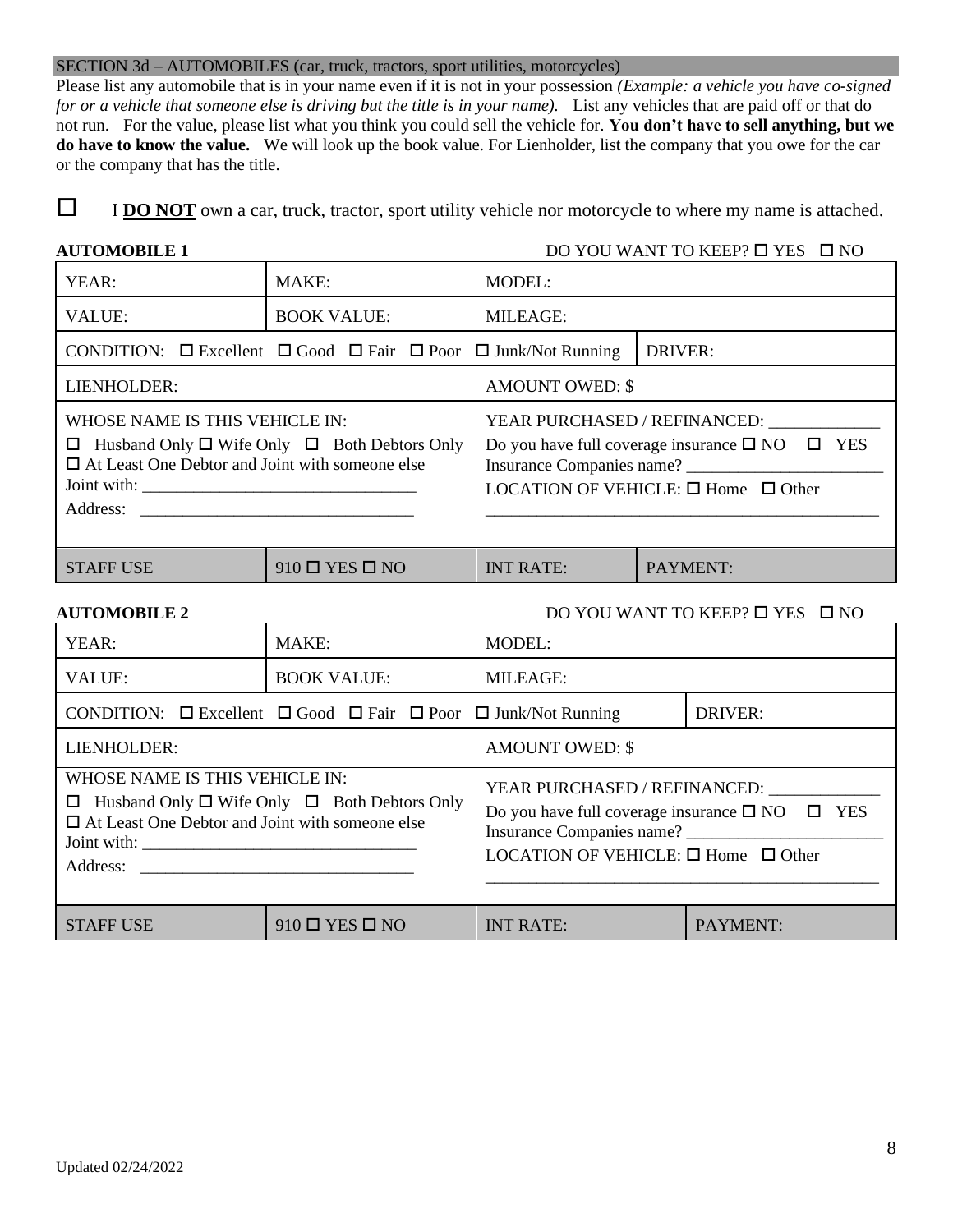#### **DO YOU WANT TO KEEP? □ YES** □ NO

| <b>AUTOMOBILE 3</b> |  |
|---------------------|--|
|---------------------|--|

| YEAR:                                                                                                                                                     | MAKE:                                                                                   | <b>MODEL:</b>                                                                                                                                                                |          |
|-----------------------------------------------------------------------------------------------------------------------------------------------------------|-----------------------------------------------------------------------------------------|------------------------------------------------------------------------------------------------------------------------------------------------------------------------------|----------|
| <b>VALUE:</b>                                                                                                                                             | <b>BOOK VALUE:</b>                                                                      | <b>MILEAGE:</b>                                                                                                                                                              |          |
|                                                                                                                                                           | CONDITION: $\Box$ Excellent $\Box$ Good $\Box$ Fair $\Box$ Poor $\Box$ Junk/Not Running | DRIVER:                                                                                                                                                                      |          |
| LIENHOLDER:                                                                                                                                               |                                                                                         | <b>AMOUNT OWED: \$</b>                                                                                                                                                       |          |
| WHOSE NAME IS THIS VEHICLE IN:<br>$\Box$ Husband Only $\Box$ Wife Only $\Box$ Both Debtors Only<br>$\Box$ At Least One Debtor and Joint with someone else |                                                                                         | YEAR PURCHASED / REFINANCED:<br>Do you have full coverage insurance $\square$ NO $\square$ YES<br>Insurance Companies name?<br>LOCATION OF VEHICLE: $\Box$ Home $\Box$ Other |          |
| <b>STAFF USE</b>                                                                                                                                          | $910 \square$ YES $\square$ NO                                                          | <b>INT RATE:</b>                                                                                                                                                             | PAYMENT: |

# SECTION 3e – Watercraft, motor homes, ATV's and Other recreational vehicles

*Example: Boats, utility trailer, jet skis, fishing vessels, RV, camper*

**I DO NOT** own Watercraft, motor home, ATV, Camper, nor any other recreational vehicles to where my name is attached.

| YEAR:                                                                                                                                                                                 | MAKE:                                                                                                  | <b>MODEL:</b>                                                                 |                 |
|---------------------------------------------------------------------------------------------------------------------------------------------------------------------------------------|--------------------------------------------------------------------------------------------------------|-------------------------------------------------------------------------------|-----------------|
| VALUE:                                                                                                                                                                                | <b>BOOK VALUE:</b>                                                                                     | <b>MILEAGE:</b>                                                               |                 |
|                                                                                                                                                                                       | CONDITION: $\square$ Excellent $\square$ Good $\square$ Fair $\square$ Poor $\square$ Junk/Not Running | <b>DRIVER:</b>                                                                |                 |
| LIENHOLDER:                                                                                                                                                                           |                                                                                                        | <b>AMOUNT OWED: \$</b>                                                        |                 |
| WHOSE NAME IS THIS PROPERTY IN:<br>$\Box$ Husband Only $\Box$ Wife Only $\Box$ Both Debtors Only<br>$\Box$ At Least One Debtor and Joint with someone else<br>Joint with:<br>Address: |                                                                                                        | YEAR PURCHASED / REFINANCED:<br>LOCATION OF VEHICLE: $\Box$ Home $\Box$ Other |                 |
| <b>STAFF USE</b>                                                                                                                                                                      | $910 \square$ YES $\square$ NO                                                                         | <b>INT RATE:</b>                                                              | <b>PAYMENT:</b> |

| YEAR:                                                                                                                   | MAKE:                                                                                   | <b>MODEL:</b>                                 |          |
|-------------------------------------------------------------------------------------------------------------------------|-----------------------------------------------------------------------------------------|-----------------------------------------------|----------|
| <b>VALUE:</b>                                                                                                           | <b>BOOK VALUE:</b>                                                                      | <b>MILEAGE:</b>                               |          |
|                                                                                                                         | CONDITION: $\Box$ Excellent $\Box$ Good $\Box$ Fair $\Box$ Poor $\Box$ Junk/Not Running | <b>DRIVER:</b>                                |          |
| LIENHOLDER:                                                                                                             |                                                                                         | <b>AMOUNT OWED: \$</b>                        |          |
| <b>WHOSE NAME IS THIS PROPERTY IN:</b>                                                                                  |                                                                                         | YEAR PURCHASED / REFINANCED:                  |          |
| $\Box$ Husband Only $\Box$ Wife Only $\Box$ Both Debtors Only<br>$\Box$ At Least One Debtor and Joint with someone else |                                                                                         | LOCATION OF VEHICLE: $\Box$ Home $\Box$ Other |          |
| <b>STAFF USE</b>                                                                                                        | $910 \square$ YES $\square$ NO                                                          | <b>INT RATE:</b>                              | PAYMENT: |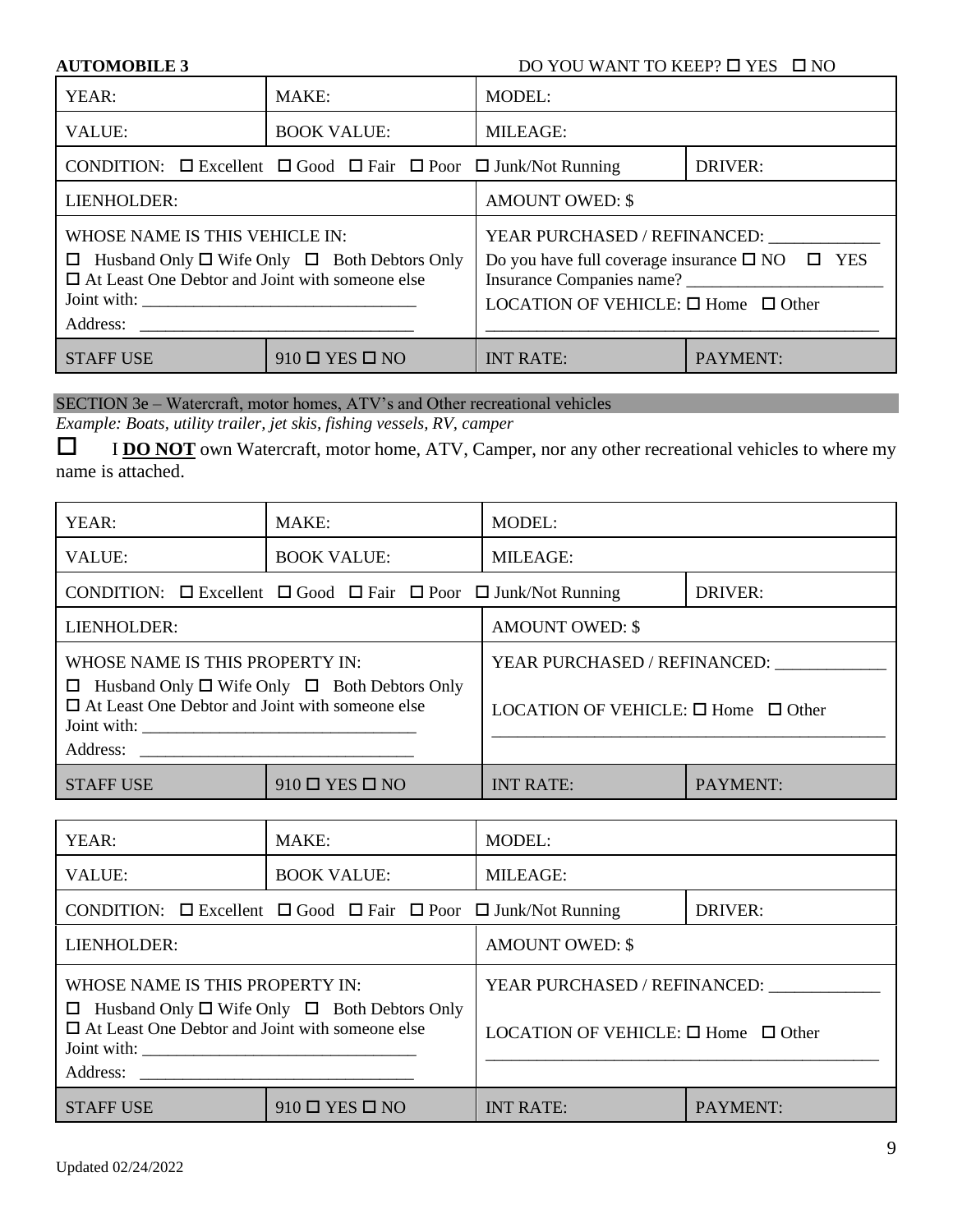Please provide information regarding your financial assets and accounts.

Do you have any cash on hand?  $\Box$  YES  $\Box$  NO If yes, how much? \$

Do you have bank account(s)?  $\Box$  YES  $\Box$  NO If yes, please provide the information below.

| <b>Bank/Credit Union Name:</b> | <b>Checking/Savings?</b> | <b>Joint Account?</b> |              | <b>Approximate Balance</b> |
|--------------------------------|--------------------------|-----------------------|--------------|----------------------------|
|                                |                          | $\square$ YES         | $\square$ NO |                            |
|                                |                          | $\square$ YES         | $\square$ NO |                            |
|                                |                          | $\square$ YES         | $\square$ NO |                            |
|                                |                          | $\Box$ YES            | $\square$ NO |                            |

Do you have any cash apps? *(Example: Venmo, Serve, Google Pay, Apple Pay, pay pal, Facebook Pay… etc.)*  $\Box$  Yes  $\Box$  No If yes, please provide the information below.

| <b>Cash Application Name:</b> | Used in the last 6<br>months: |              | <b>Whose account?</b> | <b>Approximate Balance</b> |
|-------------------------------|-------------------------------|--------------|-----------------------|----------------------------|
|                               | $\square$ YES                 | $\square$ NO |                       | ۰D                         |
|                               | $\square$ YES                 | $\square$ NO |                       | ۰D                         |
|                               | $\square$ YES                 | $\square$ NO |                       | D                          |
|                               | $\square$ YES                 | $\square$ NO |                       |                            |

Do you have any cryptocurrency?  $\Box$  YES  $\Box$  NO

|                                                                                                                                                                                                                                                                                                  | Do you have life insurance? $\Box$ YES $\Box$ NO If so, what kind? |               | $\Box$ Through work $\Box$ Whole life $\Box$ Term Life |
|--------------------------------------------------------------------------------------------------------------------------------------------------------------------------------------------------------------------------------------------------------------------------------------------------|--------------------------------------------------------------------|---------------|--------------------------------------------------------|
| Name the Insurance Company of Each Policy.                                                                                                                                                                                                                                                       |                                                                    |               |                                                        |
|                                                                                                                                                                                                                                                                                                  |                                                                    | Beneficiary _ |                                                        |
| Insurance company                                                                                                                                                                                                                                                                                |                                                                    | Beneficiary   |                                                        |
| $\mathbf{v}$ and $\mathbf{v}$ and $\mathbf{v}$ and $\mathbf{v}$ and $\mathbf{v}$ and $\mathbf{v}$ and $\mathbf{v}$ and $\mathbf{v}$ and $\mathbf{v}$ and $\mathbf{v}$ and $\mathbf{v}$ and $\mathbf{v}$ and $\mathbf{v}$ and $\mathbf{v}$ and $\mathbf{v}$ and $\mathbf{v}$ and $\mathbf{v}$ and |                                                                    |               |                                                        |

If whole life, what is the cash value of the policy?  $\$ 

Do you have any interest in property that is due to you from someone who has died?  $\Box$  YES  $\Box$  NO Are the beneficiary of a living trust, expect proceeds from a life insurance policy, or are currently entitled to receive property because someone has died.  $\Box$  YES  $\Box$  NO If yes, describe each claim: \_\_\_\_\_\_\_\_\_\_\_\_\_\_\_\_\_\_\_\_\_\_\_\_\_\_\_\_\_\_\_\_\_\_\_\_\_\_\_\_\_\_\_\_\_\_\_\_\_\_\_\_\_\_\_\_\_\_\_\_\_\_\_\_\_\_\_\_\_\_\_\_\_\_\_\_\_\_\_\_\_\_\_\_\_\_\_\_\_\_\_\_\_\_\_\_\_\_

### Are you anticipating a tax refund that you **HAVE NOT** received?  $\Box$  YES  $\Box$  NO

| <b>Year Not Received:</b> | <b>Anticipated Amount:</b> |
|---------------------------|----------------------------|
|                           |                            |
|                           |                            |
|                           |                            |

\_\_\_\_\_\_\_\_\_\_\_\_\_\_\_\_\_\_\_\_\_\_\_\_\_\_\_\_\_\_\_\_\_\_\_\_\_\_\_\_\_\_\_\_\_\_\_\_\_\_\_\_\_\_\_\_\_\_\_\_\_\_\_\_\_\_\_\_\_\_\_\_\_\_\_\_\_\_\_\_\_\_\_\_\_\_\_\_\_\_\_\_\_\_\_\_\_\_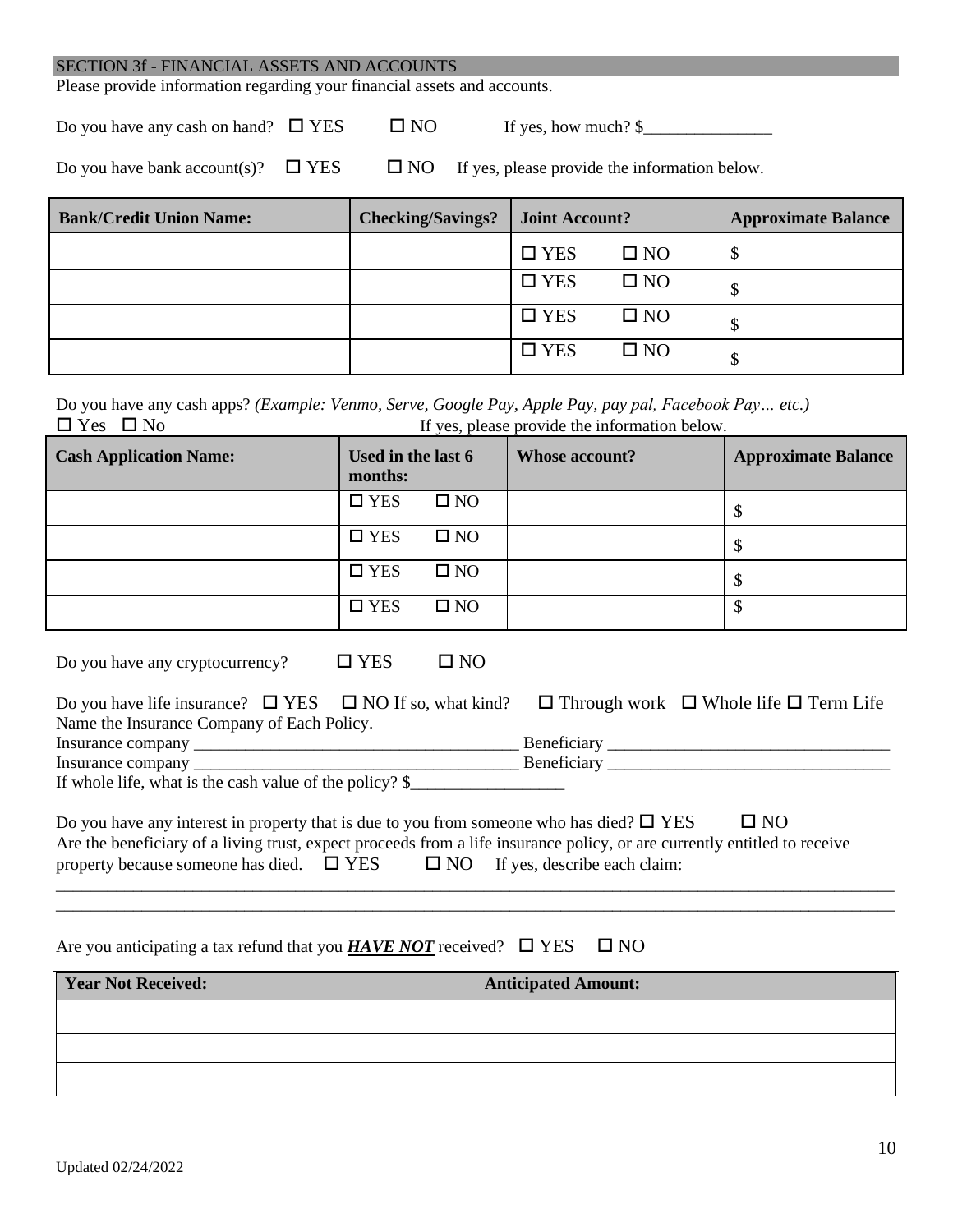|                                                  |  | Do you have any retirement accounts? $\Box$ YES $\Box$ NO (Please list whether 401K or similar plan; Pension Plan, |
|--------------------------------------------------|--|--------------------------------------------------------------------------------------------------------------------|
| <i>IRA</i> ; <i>Keogh</i> , <i>etc.</i> ) Type:  |  |                                                                                                                    |
| If so, what is the value? HUSBAND: $\frac{1}{2}$ |  | WIFE: \$                                                                                                           |
|                                                  |  |                                                                                                                    |

Do you have a 401K loan or a loan from your retirement account?  $\Box$  YES  $\Box$  NO If yes, please list how much borrowed, when borrowed, and how much is remaining to be paid back? \_\_\_\_\_\_\_\_\_\_\_\_\_\_\_\_\_\_\_\_\_\_\_\_\_\_\_\_\_\_\_\_\_\_\_\_\_\_\_

Do you have any other investment accounts *(stocks, bonds, annuities, etc.)*?  $\Box$  YES  $\Box$  NO If so, please give details. \_\_\_\_\_\_\_\_\_\_\_\_\_\_\_\_\_\_\_\_\_\_\_\_\_\_\_\_\_\_\_\_\_\_\_\_\_\_\_\_\_\_\_\_\_\_\_\_\_\_\_\_\_\_\_\_\_\_\_\_\_\_\_\_\_\_\_\_\_\_\_\_\_\_\_\_\_\_\_\_\_\_\_\_\_\_\_\_\_\_\_\_\_\_\_\_\_\_

\_\_\_\_\_\_\_\_\_\_\_\_\_\_\_\_\_\_\_\_\_\_\_\_\_\_\_\_\_\_\_\_\_\_\_\_\_\_\_\_\_\_\_\_\_\_\_\_\_\_\_\_\_\_\_\_\_\_\_\_\_\_\_\_\_\_\_\_\_\_\_\_\_\_\_\_\_\_\_\_\_\_\_\_\_\_\_\_\_\_\_\_\_\_\_\_\_\_

Have you or do you have the right to sue anyone or file a claim against anyone *(example: personal injury claims, worker's compensation claims, social security claims)?*  $\Box$  YES  $\Box$  NO If yes, please describe.

\_\_\_\_\_\_\_\_\_\_\_\_\_\_\_\_\_\_\_\_\_\_\_\_\_\_\_\_\_\_\_\_\_\_\_\_\_\_\_\_\_\_\_\_\_\_\_\_\_\_\_\_\_\_\_\_\_\_\_\_\_\_\_\_\_\_\_\_\_\_\_\_\_\_\_\_\_\_\_\_\_\_\_\_\_\_\_\_\_\_\_\_\_\_\_\_\_\_ \_\_\_\_\_\_\_\_\_\_\_\_\_\_\_\_\_\_\_\_\_\_\_\_\_\_\_\_\_\_\_\_\_\_\_\_\_\_\_\_\_\_\_\_\_\_\_\_\_\_\_\_\_\_\_\_\_\_\_\_\_\_\_\_\_\_\_\_\_\_\_\_\_\_\_\_\_\_\_\_\_\_\_\_\_\_\_\_\_\_\_\_\_\_\_\_\_\_

Do you have any professional licenses *(accounting, cosmetology, nursing, etc.)*?  $\Box$  YES  $\Box$  NO If yes, please give details.

Do you have any Service Contracts or Lease Agreements? *(Example: Cell phone, Rent to Own*)  $\Box$  YES  $\Box$  NO If yes, please provide information below:

| <b>Company Name:</b> | <b>Monthly</b>  | <b>Remaining</b> | Are you         | <b>Item(s) being Purchased:</b> | Do you        |
|----------------------|-----------------|------------------|-----------------|---------------------------------|---------------|
|                      | <b>Payment:</b> | <b>Balance:</b>  | <b>Current?</b> |                                 | want to       |
|                      |                 |                  |                 |                                 | Keep?         |
|                      | Ψ               | Φ                | $\square$ YES   |                                 | $\square$ YES |
|                      |                 |                  | $\square$ NO    |                                 | $\square$ NO  |
|                      | \$              | Φ                | $\square$ YES   |                                 | $\square$ YES |
|                      |                 |                  | $\square$ NO    |                                 | $\square$ NO  |
|                      | Φ               | Φ                | $\square$ YES   |                                 | $\square$ YES |
|                      |                 |                  | $\square$ NO    |                                 | $\square$ NO  |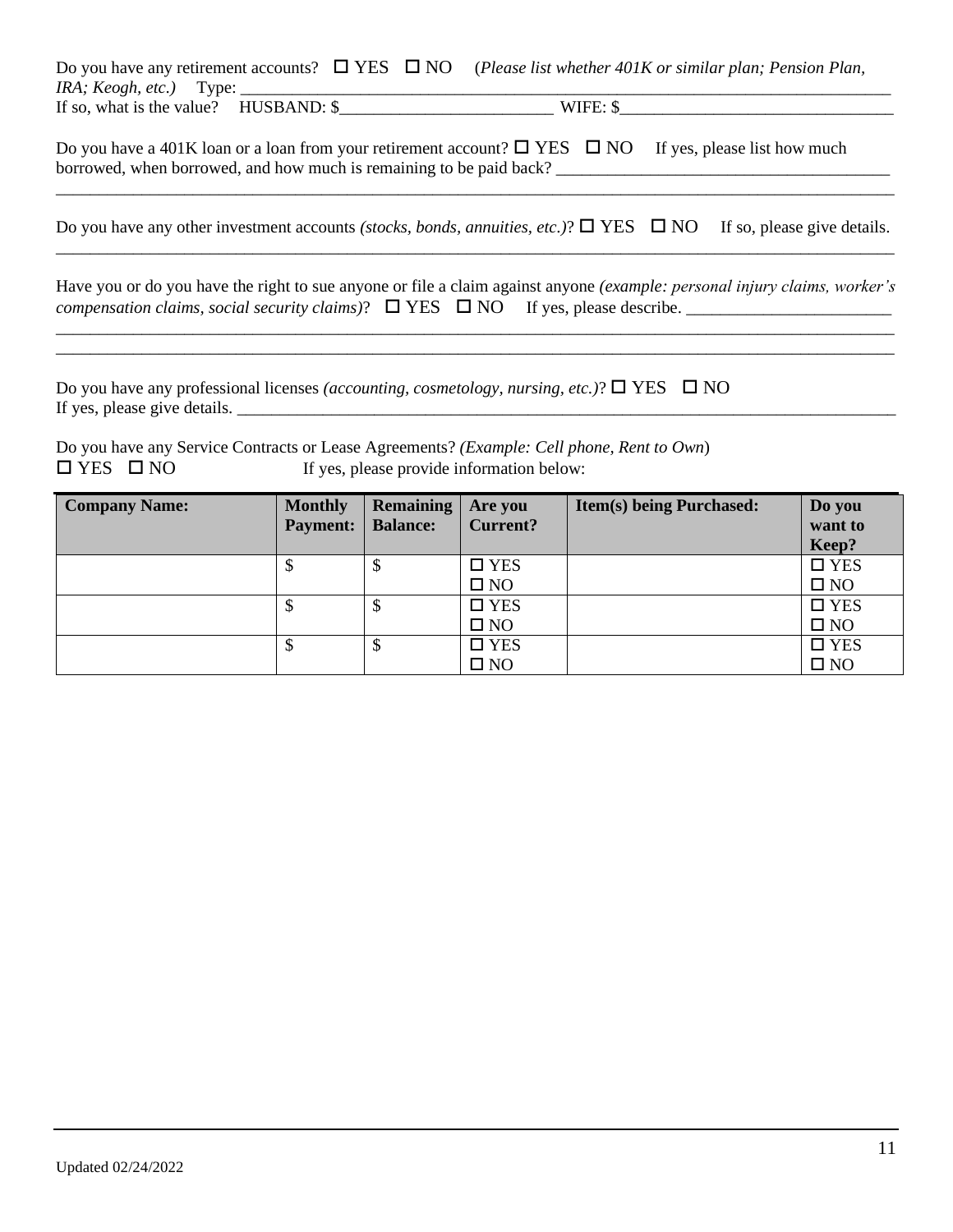#### SECTION 3f - HOUSEHOLD GOODS

Please indicate the value of the following items. If you do not own a particular item, please write "none" or "n/a." When considering the value, please list the amount that someone would pay you for the item at a yard sale or if listed in the paper, IWANTA, Penny Saver, Bargain Hunter, Craig's List, etc. If you are married, please indicate who owns the items with "H" for husband, "W" for wife or "J" for joint. If it is not marked, we will assume that you have a ½ interest in the item. If you have more than one of an item (ex: tv's), please list the number owned a total value for all of them.

#### *THIS DOES NOT MEAN THAT SOMEONE WILL TAKE THE THINGS YOU OWN. WE JUST HAVE TO DISCLOSE THAT YOU OWN THEM.*

| <b>ITEM</b>                                       | <b>VALUE</b>  | <b>ITEM</b>                                                          | <b>VALUE</b>  |  |
|---------------------------------------------------|---------------|----------------------------------------------------------------------|---------------|--|
| <b>Electronics</b>                                |               | <b>Appliances</b>                                                    |               |  |
| Computer(s), printers                             | \$            | Refrigerator                                                         | \$            |  |
| Camera, video equip                               | \$            | Stove                                                                | $\mathcal{S}$ |  |
| Televisions                                       | \$            | Washer/Dryer                                                         | $\mathcal{S}$ |  |
| <b>VCRS/DVD Players</b>                           | \$            | <b>Small Appliances</b>                                              | \$            |  |
| S <sub>tereo(s)</sub>                             | \$            | (coffee pot, air fryer, etc.)                                        |               |  |
| <b>Furniture</b>                                  |               | Other Appliances                                                     | \$            |  |
| Living Room Furniture                             | \$            | <b>Personal Items</b>                                                |               |  |
| Bedroom #1 Furniture                              | \$            | Clothing                                                             | \$            |  |
| Bedroom #2 Furniture                              | \$            | Watches                                                              | \$            |  |
| Bedroom #3 Furniture                              | \$            | Rings                                                                | $\mathcal{S}$ |  |
| Bedroom #4 Furniture                              | \$            | Costume Jewelry                                                      | \$            |  |
| Dining Room Furniture                             | \$            | Other Jewelry                                                        | $\mathcal{S}$ |  |
| Miscellaneous                                     | \$            | Furs                                                                 | \$            |  |
|                                                   |               | <b>Collectible Items and Hobby Equipment &amp; MISC</b>              |               |  |
| Antiques (things over 100 years<br>old) / Artwork | \$            | Artwork                                                              | $\mathcal{S}$ |  |
|                                                   | \$            | Sports Equipment: (bicycle, pool<br>table, exercise equipment), list | $\mathcal{S}$ |  |
| Coins, Stamps, figurines, etc.                    |               | what you have:                                                       |               |  |
| Music CDs / Albums / Books                        | $\mathcal{S}$ | Non-Farm Animals: (dogs, cats,<br>birds, horses, etc.) please list   | $\mathcal{S}$ |  |
| Any musical Instruments                           | \$            | what you have                                                        |               |  |
| Guns (type / value)                               | \$            | <b>Health Aids</b>                                                   | $\mathcal{L}$ |  |
| Fishing Equipment, fishing poles,<br>etc.         |               |                                                                      |               |  |
|                                                   |               | <b>Miscellaneous</b>                                                 |               |  |
| <b>Riding Lawnmowers</b>                          | \$            | Any other property not listed elsewhere                              |               |  |
| Push Mowers                                       | \$            |                                                                      |               |  |
| Tools and yard tools                              | \$            |                                                                      |               |  |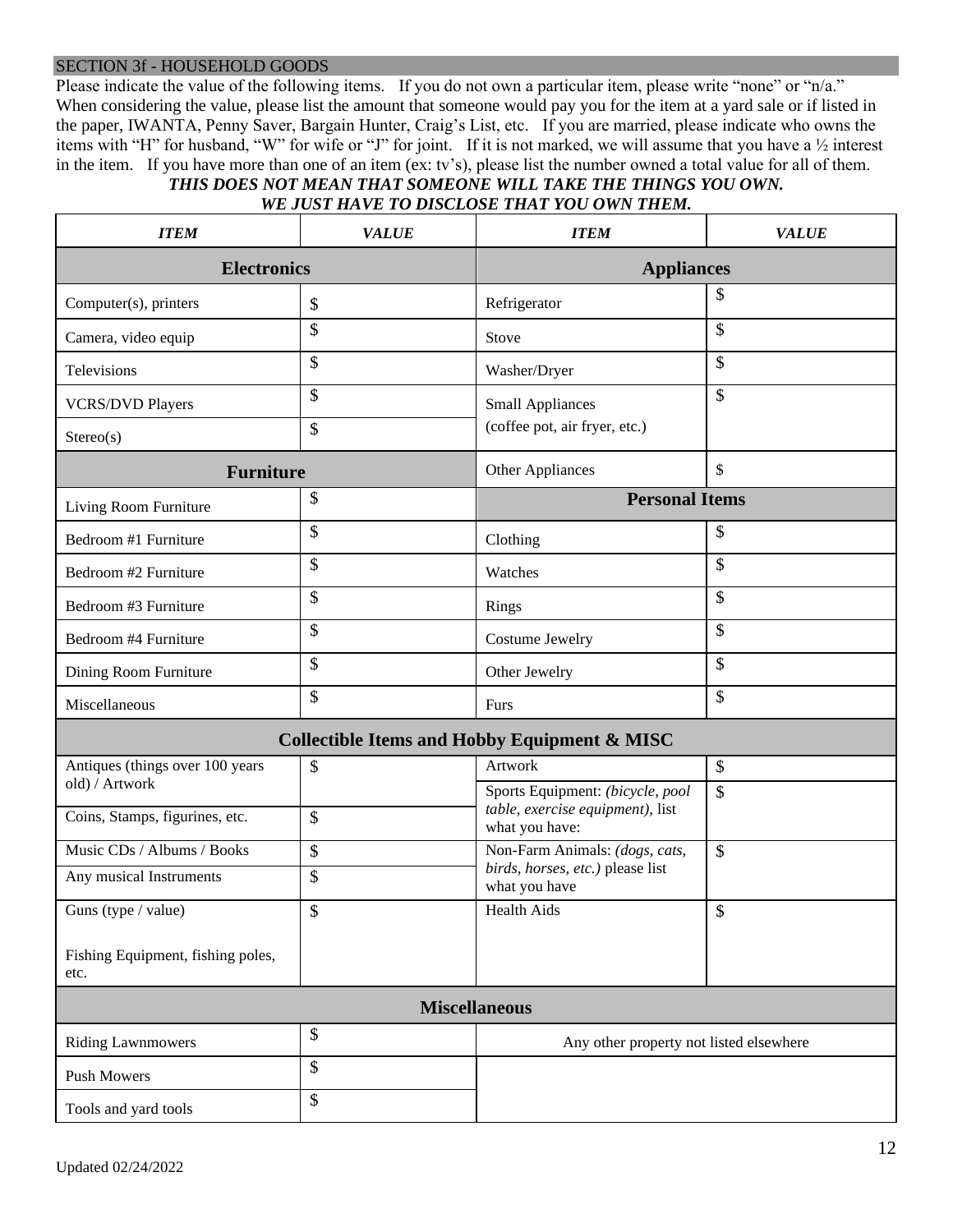#### SECTION 4 - LIABILITIES

The following questions are about your liabilities, or things you owe. You are required to provide information on everything you owe – **NO EXCEPTIONS!** In addition to these questions, we will get information about most of your creditors from your bills and credit report.

\_\_\_\_\_\_\_\_\_\_\_\_\_\_\_\_\_\_\_\_\_\_\_\_\_\_\_\_\_\_\_\_\_\_\_\_\_\_\_\_\_\_\_\_\_\_\_\_\_\_\_\_\_\_\_\_\_\_\_\_\_\_\_\_\_\_\_\_\_\_\_\_\_\_\_\_\_\_\_\_\_\_\_\_\_\_\_\_\_\_\_\_\_\_\_\_\_\_ \_\_\_\_\_\_\_\_\_\_\_\_\_\_\_\_\_\_\_\_\_\_\_\_\_\_\_\_\_\_\_\_\_\_\_\_\_\_\_\_\_\_\_\_\_\_\_\_\_\_\_\_\_\_\_\_\_\_\_\_\_\_\_\_\_\_\_\_\_\_\_\_\_\_\_\_\_\_\_\_\_\_\_\_\_\_\_\_\_\_\_\_\_\_\_\_\_\_

Do you owe any family members money, even if they will insist that you not pay it back?  $\Box$  YES  $\Box$  NO If yes, please provide the name, address and amount owed.

Does anyone, *including family members*, owe you money? *You must list it even if you do not expect to get it back.* YES NO If yes, who and how much? \_\_\_\_\_\_\_\_\_\_\_\_\_\_\_\_\_\_\_\_\_\_\_\_\_\_\_\_\_\_\_\_\_\_\_\_\_\_\_\_\_\_\_\_\_\_\_\_\_\_\_\_\_\_\_\_\_\_\_

Do you have any student loans?  $\square$  YES  $\square$  NO If yes, are the in deferment or forbearance?  $\Box$  YES  $\Box$  NO

Do you pay anyone any type of domestic support *(such as child support or alimony)*?  $\Box$  YES  $\Box$  NO If yes, please provide the following information:

| Who pays?                     | Who do you pay?<br>$(Example: Ex-$<br>Spouse) | <b>Last known Address of</b><br>whom you pay:                  | Paid through<br><b>Child Support</b><br><b>Services?</b> | Is this a<br><b>Payroll</b><br>Deduction? | Are you<br><b>Current?</b> |
|-------------------------------|-----------------------------------------------|----------------------------------------------------------------|----------------------------------------------------------|-------------------------------------------|----------------------------|
| $\Box$ Husband<br>$\Box$ Wife |                                               |                                                                | $\square$ YES<br>$\square$ NO                            | $\square$ YES<br>$\square$ NO             | $\Box$ YES<br>$\square$ NO |
| $\Box$ Husband<br>$\Box$ Wife |                                               |                                                                | $\square$ YES<br>$\square$ NO                            | $\square$ YES<br>$\square$ NO             | $\Box$ YES<br>$\square$ NO |
|                               |                                               | If paid through Child Support Services, what state do you pay? | Georgia                                                  | $\Box$ Other:                             |                            |

If you <u>ARE NOT CURRENT</u>, Amount behind? \$

Is there a pending divorce, child support, alimony, or back child support case to be filed in the courts or with Child Support enforcement?  $\Box$  YES  $\Box$  NO If yes, please give as much detail as possible:

| Do you owe any back taxes (such as income tax, property tax, ad valorem tax)? $\square$ YES $\square$ NO |  |  |  |  |  |  |  |
|----------------------------------------------------------------------------------------------------------|--|--|--|--|--|--|--|
|----------------------------------------------------------------------------------------------------------|--|--|--|--|--|--|--|

| <b>Tax Type Owed:</b> | To Whom is the taxes Owed: | <b>Amount Owed:</b> | <b>Year(s) Owed:</b> |
|-----------------------|----------------------------|---------------------|----------------------|
|                       |                            |                     | $\Box$ YES $\Box$ NO |
|                       |                            |                     | $\Box$ YES $\Box$ NO |

\_\_\_\_\_\_\_\_\_\_\_\_\_\_\_\_\_\_\_\_\_\_\_\_\_\_\_\_\_\_\_\_\_\_\_\_\_\_\_\_\_\_\_\_\_\_\_\_\_\_\_\_\_\_\_\_\_\_\_\_\_\_\_\_\_\_\_\_\_\_\_\_\_\_\_\_\_\_\_\_\_\_\_\_\_\_\_\_\_\_\_\_\_\_\_\_\_\_ \_\_\_\_\_\_\_\_\_\_\_\_\_\_\_\_\_\_\_\_\_\_\_\_\_\_\_\_\_\_\_\_\_\_\_\_\_\_\_\_\_\_\_\_\_\_\_\_\_\_\_\_\_\_\_\_\_\_\_\_\_\_\_\_\_\_\_\_\_\_\_\_\_\_\_\_\_\_\_\_\_\_\_\_\_\_\_\_\_\_\_\_\_\_\_\_\_\_

Have you incurred any new debt in the last 90 days?  $\Box$  YES  $\Box$  NO If yes, provide details.

| <b>Company:</b> | <b>Date Incurred:</b> | <b>Amount Incurred:</b> | Was this a "Loan Renew": |
|-----------------|-----------------------|-------------------------|--------------------------|
|                 |                       |                         | $\Box$ YES $\Box$ NO     |
|                 |                       |                         | $\Box$ YES $\Box$ NO     |
|                 |                       |                         | $\Box$ YES $\Box$ NO     |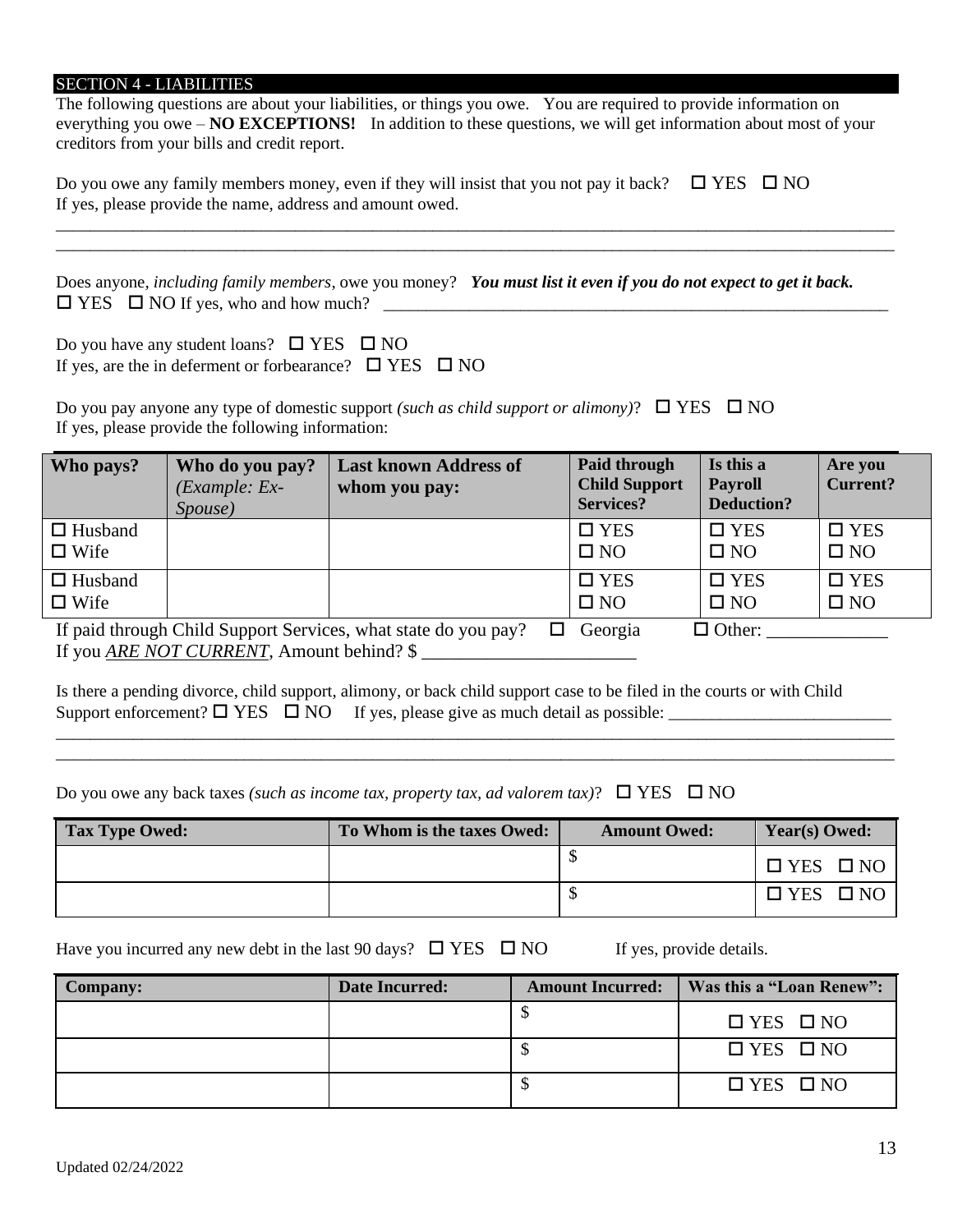#### SECTION 5 - INFORMATION ABOUT YOUR FINANCES

Please give us the total of any income from other sources *(such as child support, alimony, food stamps, TANF, etc.)* received by your household.

| <b>Source:</b> | <b>Monthly Amount</b><br><b>Received:</b> | <b>Amount Received in</b><br>the last 6 months: | <b>Total Amount</b><br>Received 2022? | <b>Total Amount</b><br>Received 2021? | <b>Total Amount</b><br><b>Received 2020?</b> |
|----------------|-------------------------------------------|-------------------------------------------------|---------------------------------------|---------------------------------------|----------------------------------------------|
|                |                                           |                                                 |                                       |                                       |                                              |
|                |                                           |                                                 |                                       |                                       |                                              |
|                |                                           |                                                 |                                       |                                       |                                              |

Have you made any payment on a debt owed to an insider in the last 1 year?  $\Box$  YES  $\Box$  NO *(An insider includes relatives, any general partners, relatives of general partners, etc.)* If yes, please give details:

Have you paid any one creditor a total of \$600 in the last 90 days?  $\Box$  YES  $\Box$  NO *(Example: If your mortgage payment is \$250.00 per month, and you have paid them 3 times in the last 90 days, they have been paid a total of \$750 and you would list them below.)*

\_\_\_\_\_\_\_\_\_\_\_\_\_\_\_\_\_\_\_\_\_\_\_\_\_\_\_\_\_\_\_\_\_\_\_\_\_\_\_\_\_\_\_\_\_\_\_\_\_\_\_\_\_\_\_\_\_\_\_\_\_\_\_\_\_\_\_\_\_\_\_\_\_\_\_\_\_\_\_\_\_\_\_\_\_\_\_\_\_

| Name and Address of Person Paid: | Total Paid in the last 90 days: | <b>Balance Owed:</b> |
|----------------------------------|---------------------------------|----------------------|
|                                  |                                 |                      |
|                                  |                                 |                      |
|                                  |                                 |                      |
|                                  |                                 |                      |
|                                  |                                 |                      |
|                                  |                                 |                      |

#### Have you been sued in the last 2 years?  $\Box$  YES  $\Box$  NO

*You will also need to provide our office with a copy of the court documents for the lawsuit.*

| <b>County Name of Court:</b> | <b>Name of Person(s) Suing you:</b> | <b>Court Case Number:</b> |
|------------------------------|-------------------------------------|---------------------------|
|                              |                                     |                           |
|                              |                                     |                           |

Have you had any foreclosures or repossessions in the last year?  $\Box$  YES  $\Box$  NO If so, please give details including the type of property, location, name of the creditor and any amount left owing *(the deficiency balance).*

\_\_\_\_\_\_\_\_\_\_\_\_\_\_\_\_\_\_\_\_\_\_\_\_\_\_\_\_\_\_\_\_\_\_\_\_\_\_\_\_\_\_\_\_\_\_\_\_\_\_\_\_\_\_\_\_\_\_\_\_\_\_\_\_\_\_\_\_\_\_\_\_\_\_\_\_\_\_\_\_\_\_\_\_\_\_\_\_\_\_\_\_\_\_\_\_\_\_ \_\_\_\_\_\_\_\_\_\_\_\_\_\_\_\_\_\_\_\_\_\_\_\_\_\_\_\_\_\_\_\_\_\_\_\_\_\_\_\_\_\_\_\_\_\_\_\_\_\_\_\_\_\_\_\_\_\_\_\_\_\_\_\_\_\_\_\_\_\_\_\_\_\_\_\_\_\_\_\_\_\_\_\_\_\_\_\_\_\_\_\_\_\_\_\_\_\_

|  | Have you given any gifts worth over \$1000 in the two years to any individual person <i>(including Christmas gifts or</i>     |
|--|-------------------------------------------------------------------------------------------------------------------------------|
|  | <i>birthday gifts</i> )? $\Box$ YES $\Box$ NO If so, must have name and address, relationship to you, date of gift and value. |

Within Two years before filing Bankruptcy, have you given any gifts or contributions with a total value of \$1000 to any Charity or Church:  $\Box$  YES  $\Box$  NO

\_\_\_\_\_\_\_\_\_\_\_\_\_\_\_\_\_\_\_\_\_\_\_\_\_\_\_\_\_\_\_\_\_\_\_\_\_\_\_\_\_\_\_\_\_\_\_\_\_\_\_\_\_\_\_\_\_\_\_\_\_\_\_\_\_\_\_\_\_\_\_\_\_\_\_\_\_\_\_\_\_\_\_\_\_\_\_\_\_\_\_\_\_\_\_\_\_\_ \_\_\_\_\_\_\_\_\_\_\_\_\_\_\_\_\_\_\_\_\_\_\_\_\_\_\_\_\_\_\_\_\_\_\_\_\_\_\_\_\_\_\_\_\_\_\_\_\_\_\_\_\_\_\_\_\_\_\_\_\_\_\_\_\_\_\_\_\_\_\_\_\_\_\_\_\_\_\_\_\_\_\_\_\_\_\_\_\_\_\_\_\_\_\_\_\_\_

| <b>Charity and/or Church:</b> | <b>Contribution</b><br>Date: <i>(if known)</i> : | <b>How was the</b><br>contribution made? | <b>Contribution</b><br><b>Value:</b> | Did you receive<br>a Receipt? |
|-------------------------------|--------------------------------------------------|------------------------------------------|--------------------------------------|-------------------------------|
|                               |                                                  |                                          |                                      | '□ YES □ NO                   |
|                               |                                                  |                                          |                                      | $\Box$ YES $\Box$ NO          |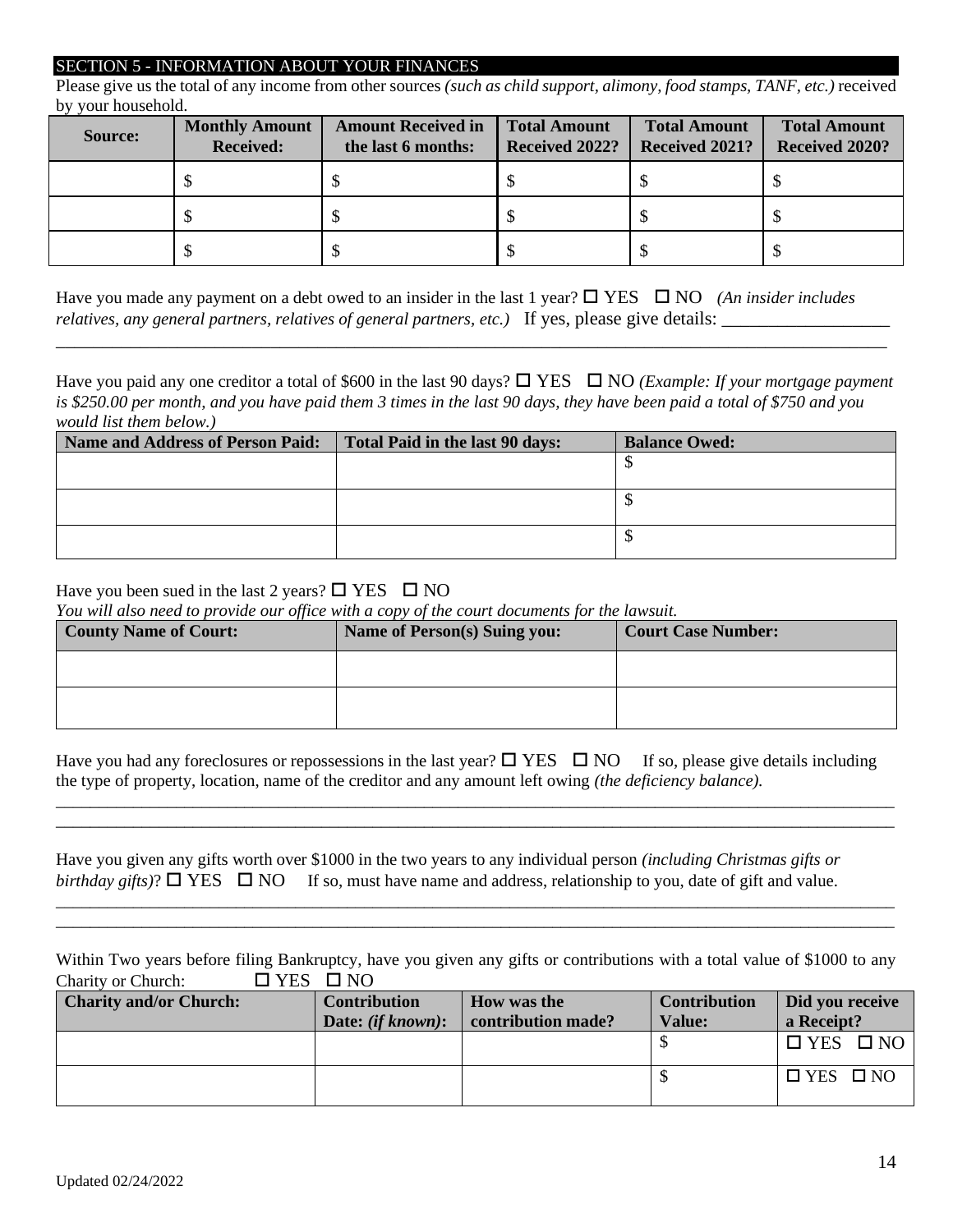Has there been a "break in" income within the last 6 months*? (Example: you lost your job in March 2021 and did not have any source of income until May of 2021*)  $\Box$  YES  $\Box$  NO If yes, please explain:

 $\overline{\phantom{a}}$  , and the contract of the contract of the contract of the contract of the contract of the contract of the contract of the contract of the contract of the contract of the contract of the contract of the contrac

\_\_\_\_\_\_\_\_\_\_\_\_\_\_\_\_\_\_\_\_\_\_\_\_\_\_\_\_\_\_\_\_\_\_\_\_\_\_\_\_\_\_\_\_\_\_\_\_\_\_\_\_\_\_\_\_\_\_\_\_\_\_\_\_\_\_\_\_\_\_\_\_\_\_\_\_\_\_\_\_\_\_\_\_\_\_\_\_\_\_\_\_\_\_\_\_\_\_

Have you had any losses in the past year from theft, fire, other casualty, or gambling?  $\Box$  YES  $\Box$  NO If theft or disaster, was this loss covered by insurance.  $\Box$  YES  $\Box$  NO If yes, please list loss, date of loss, value of loss, amount insurance paid.

\_\_\_\_\_\_\_\_\_\_\_\_\_\_\_\_\_\_\_\_\_\_\_\_\_\_\_\_\_\_\_\_\_\_\_\_\_\_\_\_\_\_\_\_\_\_\_\_\_\_\_\_\_\_\_\_\_\_\_\_\_\_\_\_\_\_\_\_\_\_\_\_\_\_\_\_\_\_\_\_\_\_\_\_\_\_\_\_\_\_\_\_\_\_\_\_\_\_ \_\_\_\_\_\_\_\_\_\_\_\_\_\_\_\_\_\_\_\_\_\_\_\_\_\_\_\_\_\_\_\_\_\_\_\_\_\_\_\_\_\_\_\_\_\_\_\_\_\_\_\_\_\_\_\_\_\_\_\_\_\_\_\_\_\_\_\_\_\_\_\_\_\_\_\_\_\_\_\_\_\_\_\_\_\_\_\_\_\_\_\_\_\_\_\_\_\_

\_\_\_\_\_\_\_\_\_\_\_\_\_\_\_\_\_\_\_\_\_\_\_\_\_\_\_\_\_\_\_\_\_\_\_\_\_\_\_\_\_\_\_\_\_\_\_\_\_\_\_\_\_\_\_\_\_\_\_\_\_\_\_\_\_\_\_\_\_\_\_\_\_\_\_\_\_\_\_\_\_\_\_\_\_\_\_\_\_\_\_\_\_\_\_\_\_\_

Have you transferred any assets in the past two years *(including property required to be transferred in a divorce or by a court for another reason or real estate that you have sold)?*  $\Box$  YES  $\Box$  NO Give details.

Within in two years before you filed for bankruptcy, did you transfer any property to a self-settled trust or similar device of which you are a beneficiary? *(These are often called asset-protection devices)*  $\Box$  YES  $\Box$  NO

\_\_\_\_\_\_\_\_\_\_\_\_\_\_\_\_\_\_\_\_\_\_\_\_\_\_\_\_\_\_\_\_\_\_\_\_\_\_\_\_\_\_\_\_\_\_\_\_\_\_\_\_\_\_\_\_\_\_\_\_\_\_\_\_\_\_\_\_\_\_\_\_\_\_\_\_\_\_\_\_\_\_\_\_\_\_\_\_\_\_\_\_\_\_\_\_\_\_

 $\_$  ,  $\_$  ,  $\_$  ,  $\_$  ,  $\_$  ,  $\_$  ,  $\_$  ,  $\_$  ,  $\_$  ,  $\_$  ,  $\_$  ,  $\_$  ,  $\_$  ,  $\_$  ,  $\_$  ,  $\_$  ,  $\_$  ,  $\_$  ,  $\_$  ,  $\_$  ,  $\_$  ,  $\_$  ,  $\_$  ,  $\_$  ,  $\_$  ,  $\_$  ,  $\_$  ,  $\_$  ,  $\_$  ,  $\_$  ,  $\_$  ,  $\_$  ,  $\_$  ,  $\_$  ,  $\_$  ,  $\_$  ,  $\_$  ,

Have you **CLOSED** any financial accounts *(ex: checking, savings, brokerage, pension funds, etc.)* in the past year?  $\Box$  YES  $\Box$  NO

| <b>Name of Bank / Institution:</b> | <b>Account Type:</b> | Date when Closed: | <b>Balance when Closed:</b> |
|------------------------------------|----------------------|-------------------|-----------------------------|
|                                    |                      |                   |                             |
|                                    |                      |                   |                             |

| Do you have a safe deposit box? $\square$ YES $\square$ NO |                  |
|------------------------------------------------------------|------------------|
| Name of Bank / Institution:                                | <b>Contents:</b> |
|                                                            |                  |
|                                                            |                  |
|                                                            |                  |
|                                                            |                  |

Do you have any property in your possession that belongs to someone else?  $\Box$  YES  $\Box$  NO If so, please list name and address of owner and describe property.

| _______ |  |
|---------|--|
|         |  |
|         |  |
|         |  |
|         |  |
|         |  |

| Do you have a storage unit? $\Box$ YES                  |              | $\Box$ NO                                                                                                               |  |
|---------------------------------------------------------|--------------|-------------------------------------------------------------------------------------------------------------------------|--|
|                                                         |              | Have you stored property in a storage unit or place other than your home within 1 year before you filed for Bankruptcy? |  |
| $\square$ YES                                           | $\square$ NO | If yes, please name Storage Facility, address of storage facility, what is in the storage unit and                      |  |
| value of property and who else has or had access to it. |              |                                                                                                                         |  |

\_\_\_\_\_\_\_\_\_\_\_\_\_\_\_\_\_\_\_\_\_\_\_\_\_\_\_\_\_\_\_\_\_\_\_\_\_\_\_\_\_\_\_\_\_\_\_\_\_\_\_\_\_\_\_\_\_\_\_\_\_\_\_\_\_\_\_\_\_\_\_\_\_\_\_\_\_\_\_\_\_\_\_\_\_\_\_\_\_\_\_\_\_\_\_\_\_\_ \_\_\_\_\_\_\_\_\_\_\_\_\_\_\_\_\_\_\_\_\_\_\_\_\_\_\_\_\_\_\_\_\_\_\_\_\_\_\_\_\_\_\_\_\_\_\_\_\_\_\_\_\_\_\_\_\_\_\_\_\_\_\_\_\_\_\_\_\_\_\_\_\_\_\_\_\_\_\_\_\_\_\_\_\_\_\_\_\_\_\_\_\_\_\_\_\_\_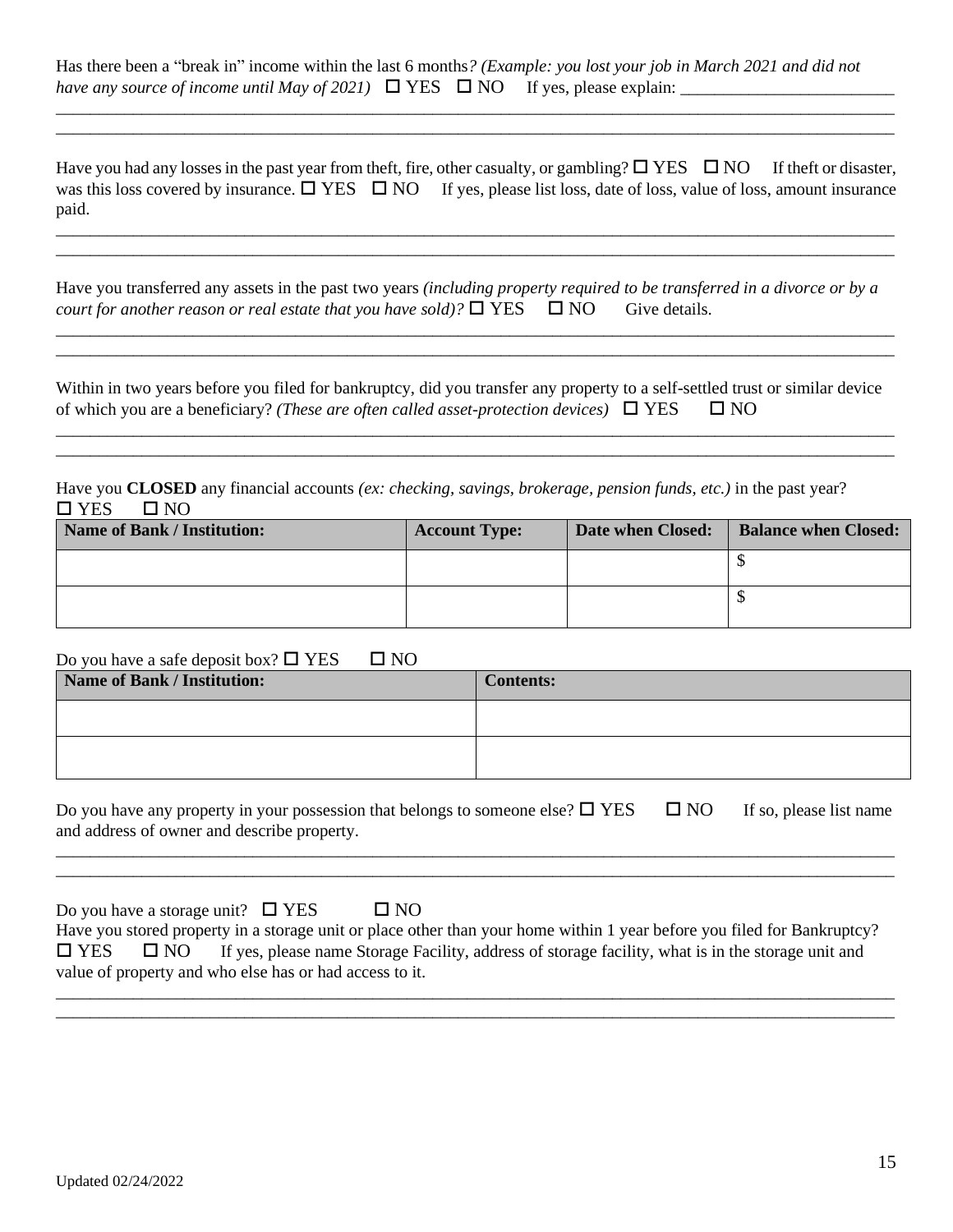# SECTION 6 - YOUR MONTHLY BUDGET

Please list the amount you pay monthly for each of the following items.

- If do not pay the bill monthly, convert the amount to a monthly amount *(Example: if you pay \$600 every 6 months for car insurance, \$600 divided by 6 months is \$100 per month).*
- If you need help estimating something, leave it blank and the attorney or paralegal will help you.
- **If something is deducted from your paycheck, do not list it here** *(Example: life insurance, child support).*

| House payment/Rent            | \$<br>Medical                          | \$ |
|-------------------------------|----------------------------------------|----|
| <b>Second Mortgage</b>        | \$<br>Dental                           | \$ |
| Lot Rent                      | \$<br>Prescriptions                    | \$ |
| Gas (for home)                | \$<br>Gas (for car)                    | \$ |
| Power bill                    | \$<br>Car upkeep                       | \$ |
| Phone (home and cell)         | \$<br>Car tags                         | \$ |
| Cable or satellite            | \$<br>Recreation (newspapers, etc.)    | \$ |
| Internet                      | \$<br>Homeowners/Renters Insurance     | \$ |
| Water                         | \$<br>Life Insurance                   | \$ |
| Security                      | \$<br>Auto Insurance                   | \$ |
| Home maintenance              | \$<br>Taxes (property, etc.)           | \$ |
| Appliance repair              | \$<br>Childcare                        | \$ |
| Food (groceries)              | \$<br>Child support                    | \$ |
| Clothing                      | \$<br>Alimony                          | \$ |
| Laundry/dry cleaning          | \$<br>School lunches                   | \$ |
| Makeup/toiletries             | \$<br>School supplies                  | \$ |
| Baby expenses                 | \$<br>Non-reimbursed business expenses | \$ |
| <b>IRS/Probation Payments</b> | \$<br>Church tithes                    | \$ |

Do any members of your household who are *NOT FILING* have creditors/bills/loans/credit cards they pay monthly that are not included in the above budget?  $\Box$  YES  $\Box$  NO If yes, please give details below.

| <b>Type of debt</b><br>(Example: credit cards) | Who pays the debt? | <b>Monthly amount</b> |
|------------------------------------------------|--------------------|-----------------------|
|                                                |                    | D                     |
|                                                |                    | œ<br>Φ                |

| <b>STAFF USE: Please list any direct payments other</b><br>than mortgage, if any. | <b>TOTAL EXPENSES:</b>    |
|-----------------------------------------------------------------------------------|---------------------------|
|                                                                                   | <b>DISCLOSURES FOR J:</b> |

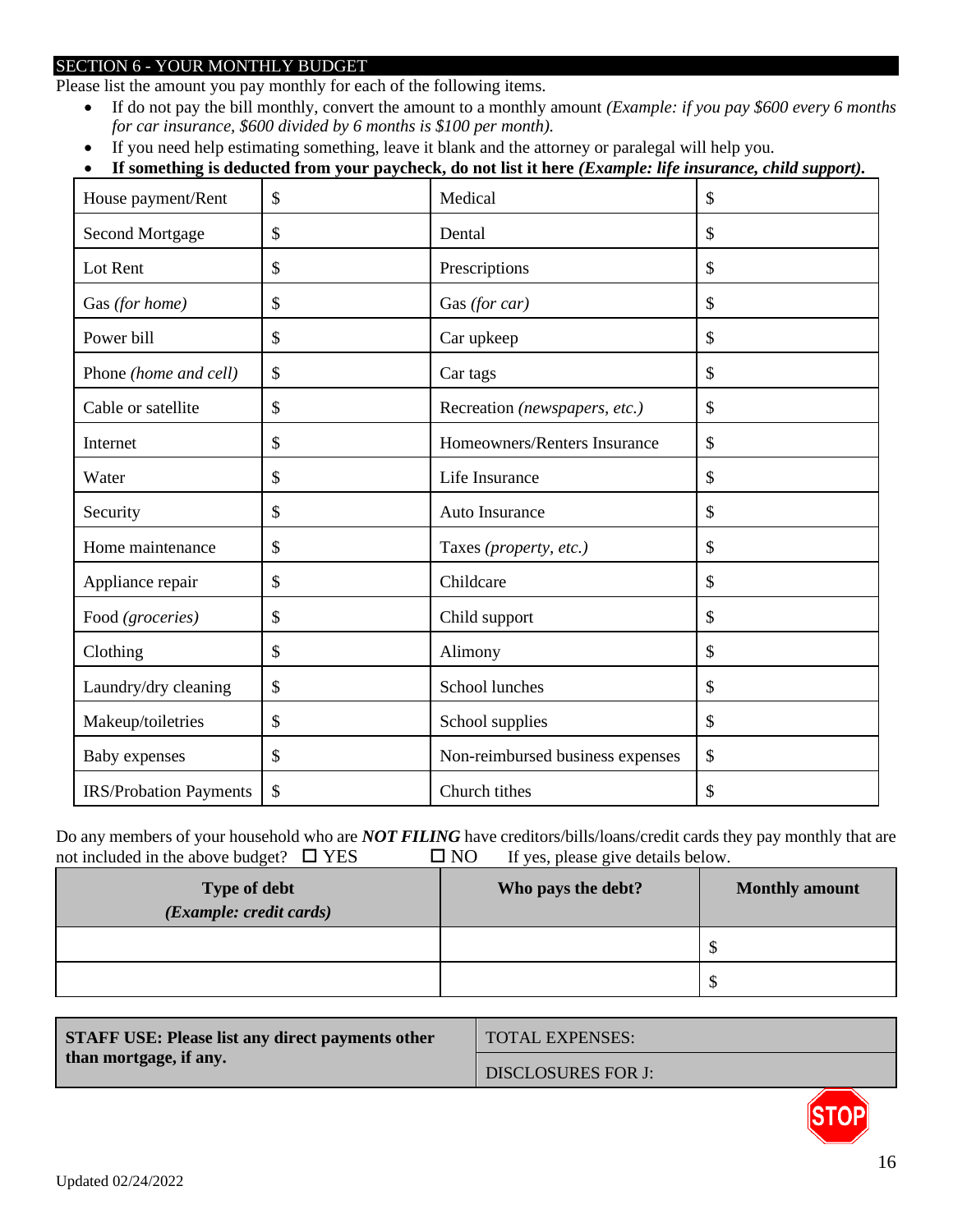#### SECTION 7 - YOUR INCOME

| WE WILL COMPLETE THIS SECTION WITH YOU.                                   | • PLEASE LEAVE IT BLANK FOR NOW! |
|---------------------------------------------------------------------------|----------------------------------|
| • WHEN YOU REACH THIS POINT, PLEASE LET A STAFF MEMBER KNOW YOU ARE DONE. |                                  |

| SECTION 5a - EMPLOYMENT INFORMATION |  |
|-------------------------------------|--|
|                                     |  |

| <b>EMPLOYER:</b> |
|------------------|
|                  |

PAYROLL ADDRESS:

EMPLOYER: \_\_\_\_\_\_\_\_\_\_\_\_\_\_\_\_\_\_\_\_\_\_\_\_\_\_\_\_\_\_\_\_\_

PAYROLL ADDRESS:

\_\_\_\_\_\_\_\_\_\_\_\_\_\_\_\_\_\_\_\_\_\_\_\_\_\_\_\_\_\_\_\_\_\_\_\_\_\_\_\_\_\_\_\_\_

\_\_\_\_\_\_\_\_\_\_\_\_\_\_\_\_\_\_\_\_\_\_\_\_\_\_\_\_\_\_\_\_\_\_\_\_\_\_\_\_\_\_\_\_\_

POSITION: \_\_\_\_\_\_\_\_\_\_\_\_\_\_\_\_\_\_\_\_\_\_\_\_\_\_\_\_\_\_\_\_\_\_\_ TIME AT JOB: \_\_\_\_\_\_\_\_\_\_ years \_\_\_\_\_\_\_\_\_\_ months

HOW OFTEN PAID? \_\_\_\_\_\_\_\_\_\_\_\_\_\_\_\_\_\_\_\_\_\_\_\_\_\_\_ YEAR TO DATE:  $\quad \quad \text{\AA}$ 

HOURLY WAGE:  $\frac{\sqrt{3}}{2}$ 

| POSITION:              |       |        |
|------------------------|-------|--------|
| TIME AT JOB:           | years | months |
| HOURLY WAGE: \$        |       |        |
| <b>HOW OFTEN PAID?</b> |       |        |
| YEAR TO DATE:          |       |        |

\_\_\_\_\_\_\_\_\_\_\_\_\_\_\_\_\_\_\_\_\_\_\_\_\_\_\_\_\_\_\_\_\_\_\_\_\_\_\_\_\_\_\_\_\_ \_\_\_\_\_\_\_\_\_\_\_\_\_\_\_\_\_\_\_\_\_\_\_\_\_\_\_\_\_\_\_\_\_\_\_\_\_\_\_\_\_\_\_\_\_

# SECTION 5b - CURRENT INCOME

|                                   | <b>DEBTOR</b>             | <b>JOINT DEBTOR</b> |
|-----------------------------------|---------------------------|---------------------|
| <b>CURRENT MONTHLY GROSS</b>      | \$                        | \$                  |
| PAYROLL TAXES                     | \$                        | \$                  |
| <b>INSURANCE</b>                  | \$                        | \$                  |
| <b>UNION DUES</b>                 | \$                        | \$                  |
| <b>RETIREMENT LOAN</b>            | $\boldsymbol{\mathsf{S}}$ | \$                  |
| <b>RETIREMENT</b>                 | $\boldsymbol{\mathsf{S}}$ | \$                  |
| OTHER DEDUCT (explain)            | $\boldsymbol{\mathsf{S}}$ | \$                  |
| <b>NET INCOME</b>                 | \$                        | \$                  |
| <b>BUSINESS/FARM/ETC</b>          | $\boldsymbol{\mathsf{S}}$ | \$                  |
| <b>RENTAL INCOME</b>              | \$                        | \$                  |
| <b>INTEREST/DIVIDENDS</b>         | $\boldsymbol{\mathsf{S}}$ | \$                  |
| CHILD SUPPORT OR ALIMONY PAYMENTS | $\boldsymbol{\mathsf{S}}$ | \$                  |
| <b>SS/GOV'T ASSISTANCE</b>        | \$                        | \$                  |
| PENSION/RETIREMENT                | \$                        | \$                  |
| <b>PRTR</b>                       | \$                        | \$                  |
| OTHER INCOME:                     | $\boldsymbol{\mathsf{S}}$ | \$                  |
| TOTAL HOUSEHOLD INCOME            |                           | \$                  |

TOTAL INCOME:  $$\underbrace{\$$  DISPOSABLE INCOME: \$ TOTAL EXPENSE:  $\frac{13 \text{ PAYMENT: } \$}{}$